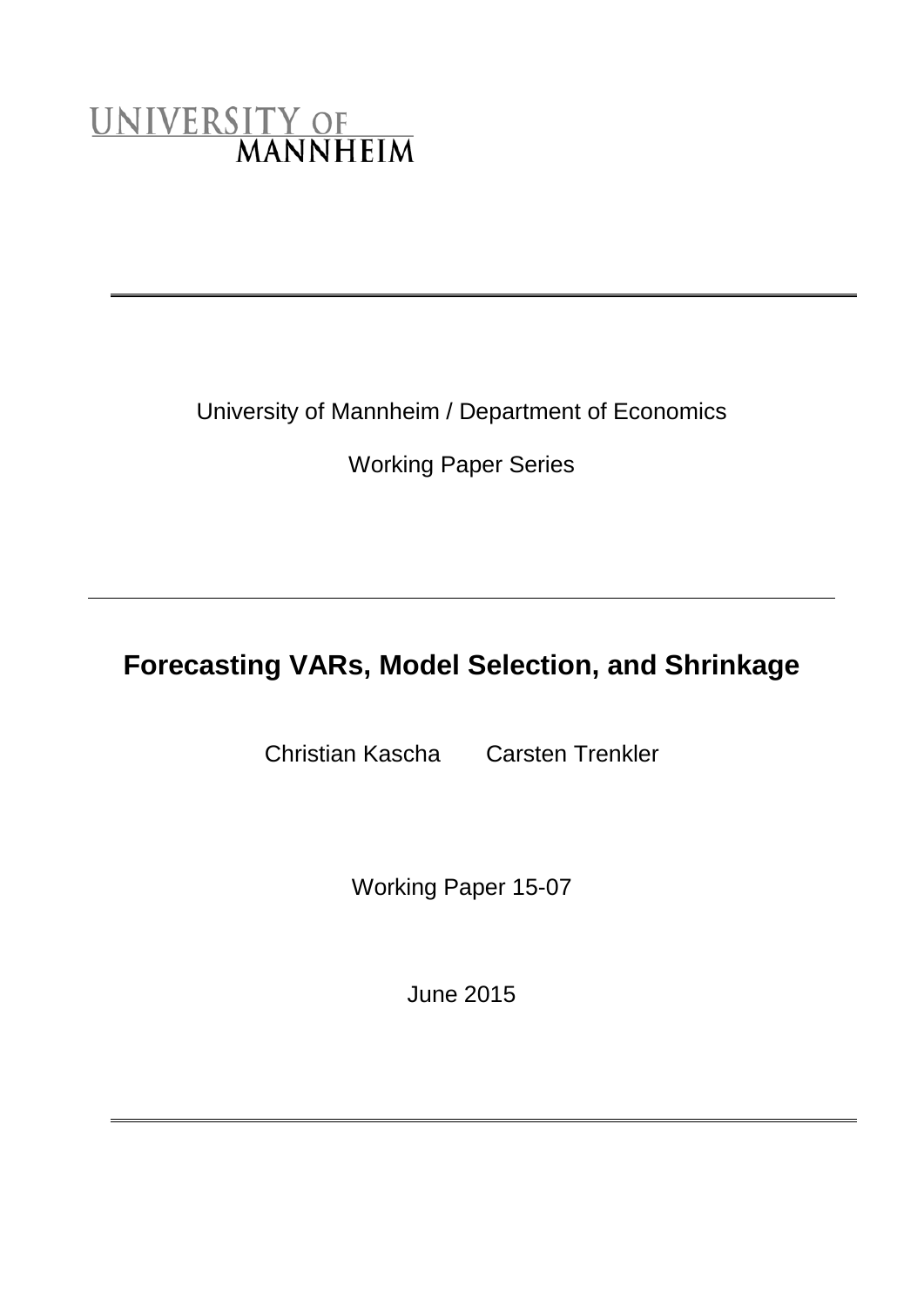# Forecasting VARs, Model Selection, and Shrinkage <sup>∗</sup>

Christian Kascha† Carsten Trenkler‡ University of Zurich University of Mannheim

June 8, 2015

#### Abstract

This paper provides an empirical comparison of various selection and penalized regression approaches for forecasting with vector autoregressive systems. In particular, we investigate the effect of the system size as well as the effect of various prior specification choices on the relative and overall forecasting performance of the methods. The data set is a typical macroeconomic quarterly data set for the US. We find that these specification choices are crucial for most methods. Conditional on certain choices, the variation across different approaches is relatively small. There are only a few methods which are not competitive under any scenario. For single series, we find that increasing the system size can be helpful - depending on the employed shrinkage method.

JEL classification: C32, C53, E47

Keywords: VAR Models, Forecasting, Model Selection, Shrinkage

<sup>∗</sup>The research was supported by the Deutsche Forschungsgemeinschaft (DFG) through the SFB 884 'Political Economy of Reforms'.

<sup>†</sup>University of Zurich, Chair for Statistics and Empirical Economic Research, Z¨urichbergstrasse 14, 8032 Zurich, Switzerland; christian.kascha@econ.uzh.ch

<sup>‡</sup>Address of corresponding author: University of Mannheim, Department of Economics, Chair of Empirical Economics, L7, 3-5, 68131 Mannheim, Germany; trenkler@uni-mannheim.de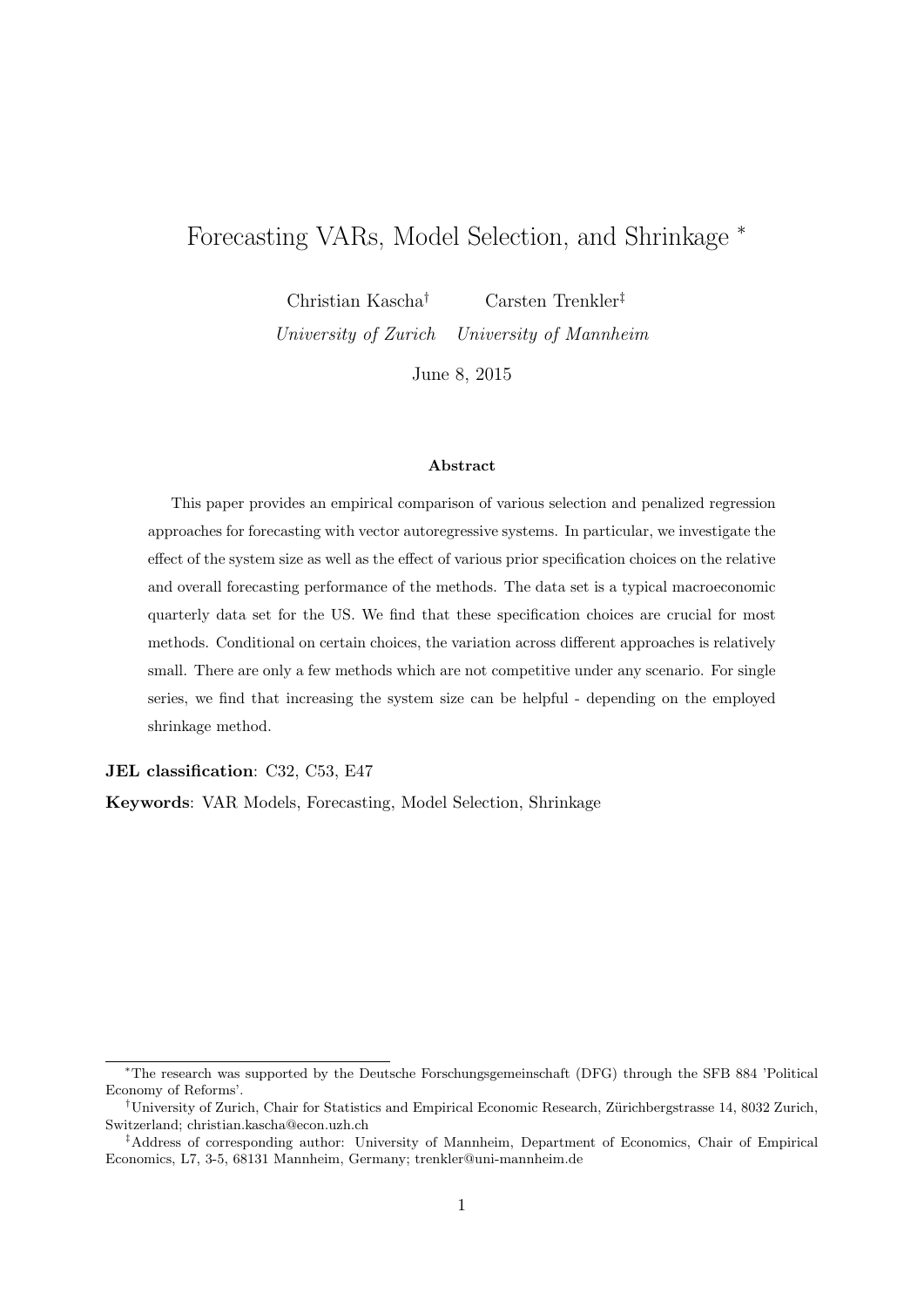# 1 Introduction

Forecasting future realizations of economic variables is a relevant issue for many policymakers, in particular central banks, but also for economic agents in general. Nowadays, forecasters have literally hundreds of time series at their disposal to obtain predictions. Therefore, we are interested in the problem of forecasting realizations of a K–dimensional economic time series  $(y_t)$  given an observed sample  $y_1, y_2, \ldots, y_T$ , where K can be large. A common model which is used for this kind of problem is the stable vector autoregressive (VAR) model:

$$
y_t = \mu + A_1 y_{t-1} + \ldots + A_p y_{t-p} + u_t, \quad \text{for } t = 1, \ldots, T,
$$
 (1)

where  $\mu$  is a  $(K \times 1)$  parameter vector,  $A_1, \ldots, A_p$  are  $(K \times K)$  parameter matrices, p fixed pre-sample values  $y_{-p+1}, \ldots, y_0$  are given, and  $u_t$  is assumed to be white noise with non-singular covariance matrix  $\Sigma_u$ . A comprehensive treatment of the estimation, specification and various extensions of model  $(1)$  is given by Lütkepohl  $(2005)$ .

Despite its popularity, a problem of this model class is the potentially large number of parameters which have to be estimated before using this model for forecasting purposes. In the general unrestricted model this number is equal to  $K^2p+K$ . The estimation of many parameters leads to high estimation uncertainty which typically translates into a large mean squared forecast error (MSFE). A traditional response to this problem was to consider only small- to mediumdimensional systems with carefully chosen variables. However, these VARs do not exploit the potentially useful information contained in the many other variables not included in the VAR but which are nowadays available. It is important to see whether there are gains from incorporating this additional information. Therefore, other solutions have been developed.

The most traditional approach is *subset selection* and an overview can be found in Lütkepohl (2005). Given a suitable maximum lag order, these methods seek to find zero constraints on the parameters  $\mu$ ,  $A_1, \ldots, A_p$  of the model thereby reducing the number of parameters that have to be estimated in the final model. Computer-automated subset selection strategies can be found in the software package PcGets, see Hendry & Krolzig (2001). In practice most subset selection strategies also involve informal elements which Hoover & Perez (1999) tried to formalize in their paper. Also Brüggemann & Lüktepohl  $(2001)$  and Brüggemann  $(2004)$  investigated the performance of different subset selection methods.

Another solution is to abandon the VAR framework but stay in a linear framework and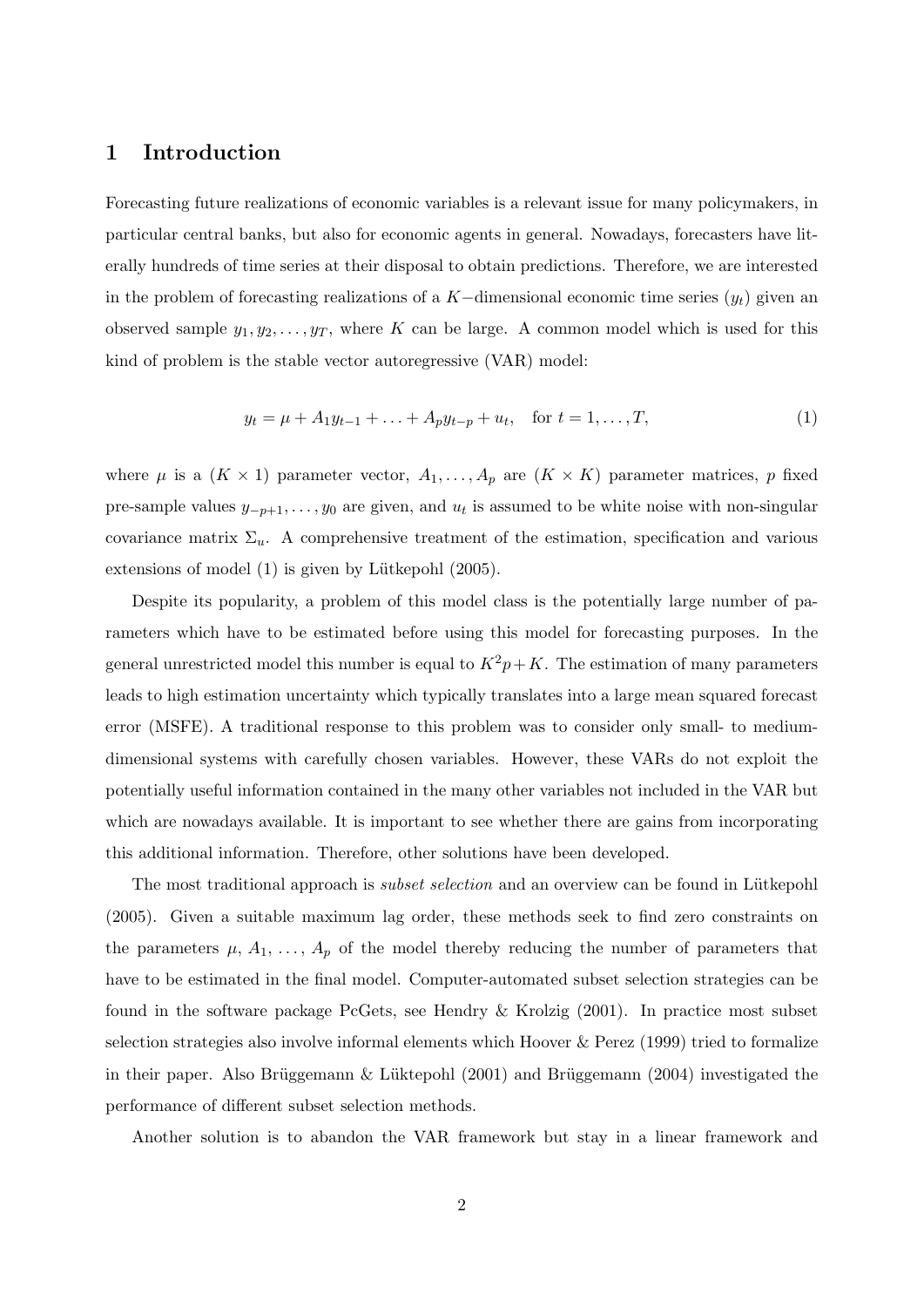consider factor models (Geweke 1977) instead. This approach gained popularity due to the increasing amounts of data available to central banks and the general public. In the case of a very large number of series relative to observed time points, the above mentioned problems become very important. Factor models are advocated mainly by Stock & Watson  $(2002a,b)$ , Forni, Hallin, Lippi & Reichlin (2000) and Forni, Hallin, Lippi & Reichlin (2004) for forecasting macroeconomic series. In a study similar to ours, Stock & Watson (2012) compare various methods, which are shown to asymptotically possess a shrinkage representation, to the dynamic factor model in a forecasting context with a large number of (orthogonal) predictors. In a forecasting exercise with a quarterly U.S. macro data set they find that the dynamic factor model usually outperforms pretest and information-criterion methods, Bayesian model averaging, empirical Bayes methods as well as bagging.

An alternative to factor models are *large Bayesian VARs* which impose shrinkage induced by a prior. De Mol, Giannone & Reichlin (2008) show that Bayesian estimation with shrinkageinducing priors applied to a large cross-section of macro time series yields forecasts which are highly correlated with the principal component forecasts advocated by Stock & Watson  $(2002a,b)$ . They focus on forecasting a single series with a very large panel of predictors, however. Building on the latter results, Banbura, Giannone & Reichlin (2010) show that Bayesian shrinkage can also deal with high-dimensional VARs by increasing the amount of shrinkage with the system size and find that the largest specifications outperform the small models in forecast accuracy. However, they find that a "medium-sized" system of 20 key macroeconomic indicators usually suffices for the purpose of forecasting the three key macroeconomic variables they consider. Giannone, Lenza & Primiceri (2015) generalize the choice of the priors by introducing hyper parameters and provide further evidence that a medium-sized VAR of about twenty variables improves over smaller VARs.

Apart from Bayesian Shrinkage there also exist classical shrinkage or regularization methods which we all summarize under the heading of *penalized regression methods*. The most well known member of this class of techniques is *ridge regression* (Hoerl 1962, Hoerl & Kennard 1970). Recently, however, other methods which combine variable selection and shrinkage have become very popular. The most prominent examples are the lasso (Tibshirani 1996) and the elastic net (Zou & Hastie 2005). These proposals are rooted in the statistical literature and are traditionally concerned with cross-sectional data rather than time series data. However, in the recent past a number of papers have studied variants of the lasso approach for time series models. Nardi &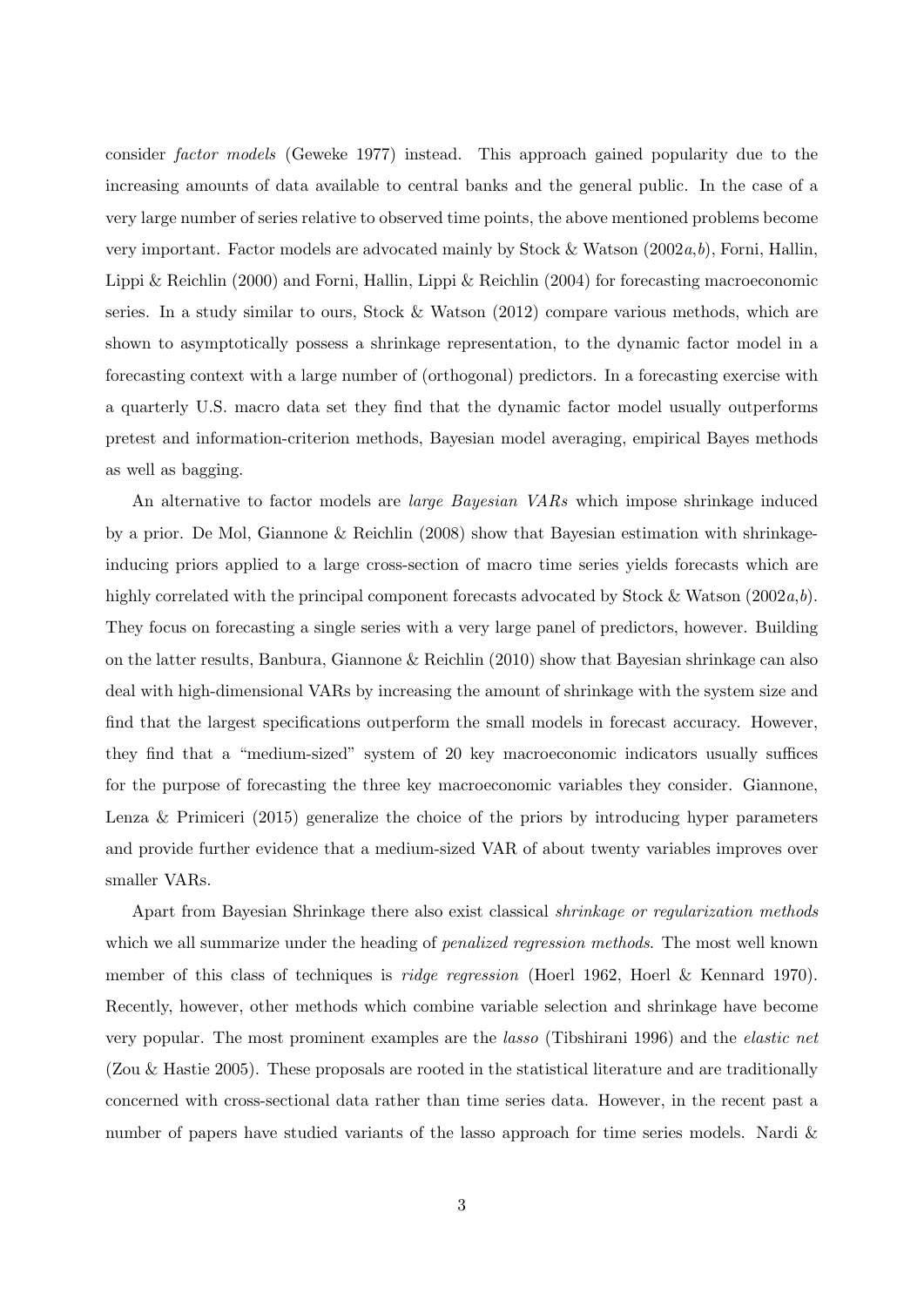Rinaldo (2011) and Kock (2012) study the asymptotic properties of the adaptive lasso applied to univariate autoregressive  $(AR)$  models, while Chen  $(2011, Chapter 4)$  and Medeiros & Mendes (2012) consider the autoregressive moving-average (ARMA) model and general univariate time series regressions, respectively, in relation to the adaptive lasso.

An early reference on the lasso in a multiple time series set-up is Hsu, Hung & Chang (2008). They explore small sample estimation properties and forecasting performance of lasso applied to VARs in a simulation study with systems of relatively low dimension. Kock & Callot  $(2014a,b)$ and Basu & Michailidis (2013) analyze the asymptotic properties of the lasso and adaptive lasso applied to VARs. Note that Basu & Michailidis (2013) also consider penalization in a likelihood framework in contrast to the least squares set-up on which the other approaches are based. Song & Bickel (2011) and Nicholson, Matteson & Bien (2014) consider various types of (group) lasso methods for VARs that are large in terms of dimension and/or lag order. The simulation evidence and the forecasting performance provided in the aforementioned papers demonstrate that the lasso approach can indeed be beneficial in a VAR framework relative to standard OLS but also relative to factor models; on the latter see Kock & Callot (2014a). Finally, Gefang (2014) studies the lasso method as well as the elastic net applied to VARs in a Bayesian context and compares these to standard Bayesian VARs in a forecasting exercise using macroeconomic series. She performed an pseudo out-of-sample forecast study based on US macroeconomic data similar to the ones used in our study. Her results demonstrate that the elastic net and lasso frameworks can lead to improved forecast performance compared to standard Bayesian VARs as considered e.g. in Banbura et al. (2010). To the best of our knowledge, Gefang (2014) is the only paper dealing with elastic net in relation to multiple time series data while Savin & Winker (2012) examine the elastic net for autoregressive distributed-lag models.

This paper adds to the VAR strand of the literature by providing a comparison of the forecast performance of various selection and penalized regression methods which is more comprehensive than the previously mentioned papers in that it includes classical and (empirical) Bayes methods, traditional subset selection methods as well as the more recent lasso and elastic net methods. In particular, we investigate for each estimation method various specification choices, i.e. we analyze the importance of prior lag selection, whether estimation should be based on rolling or expanding estimation windows and we investigate two alternative methods for choosing tuning parameters. Such specification choices have been partially addressed by Carriero, Clark & Marcellino (2015) for Bayesian VARs but have not been systematically considered for the other methods in our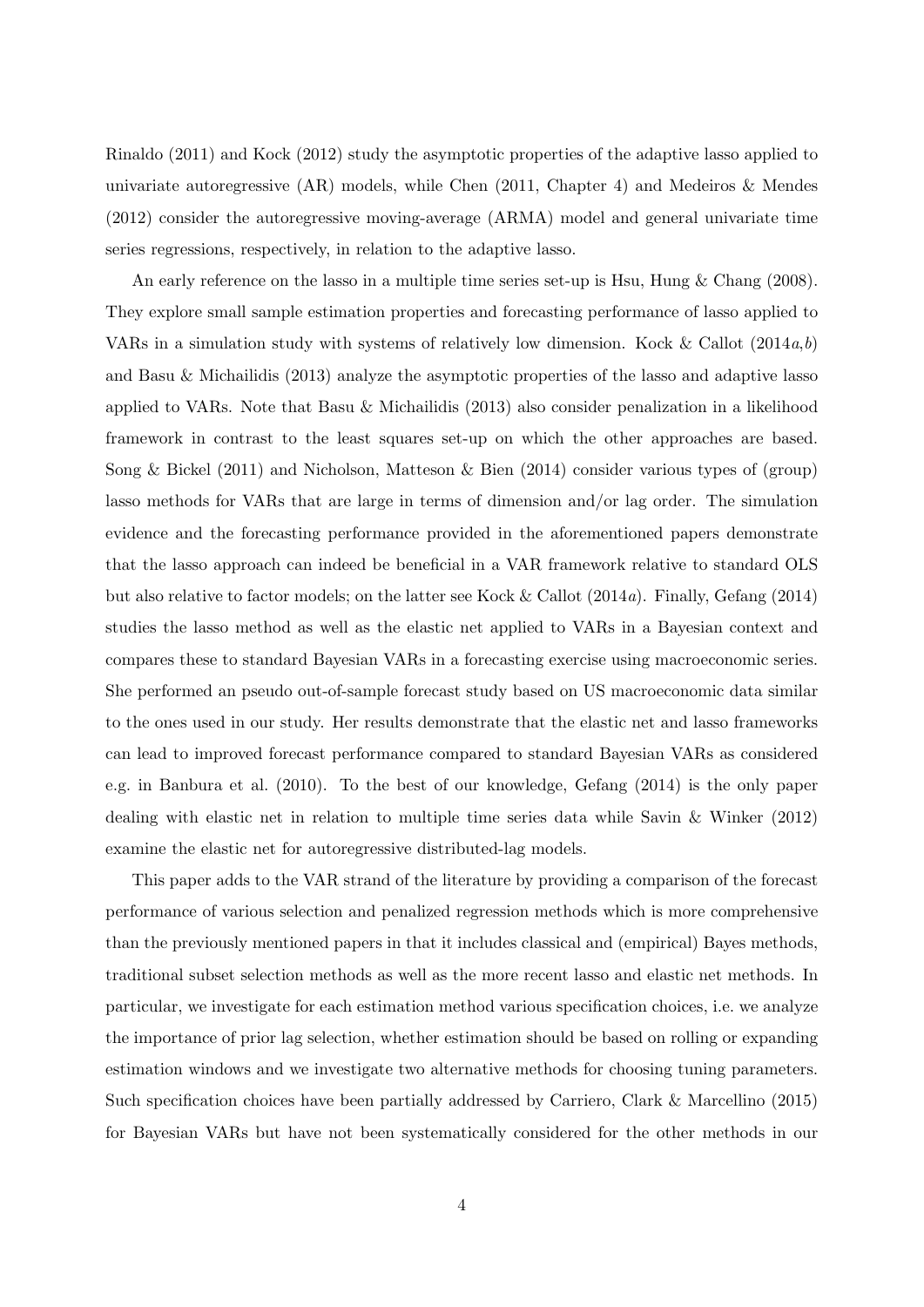study. Furthermore, we are interested in the effect of the system size on the relative performance of the methods as well as on the overall forecast precision across methods. In this sense, this paper also contributes to the growing literature on large VARs.

We find that the initial lag choice is decisive for the forecasting performance of most methods. Also, expanding estimation windows and the use of information criteria for the choice of the tuning parameters are generally preferred. Conditional on these choices, the variation across methods is small - apart from some approaches which are not competitive such as traditional selection methods. With respect to the system size, we find that increasing the dimension of the system can be advantageous for some methods when forecasting single series.

The rest of the paper is organized as follows. Section 2 presents the investigated forecasting methods. Section 3 explain the pseudo out-of-sample exercise undertaken and discusses the results. Section 4 concludes.

# 2 Forecasting Methods

We call combinations of VAR specification and estimation methods simply (VAR) forecasting methods. For all methods, we assume that there is an upper bound on the possible lag order of the system,  $p_{\text{max}}$ . Thus, a generalized model of (1) is considered

$$
y_t = \mu + A_1 y_{t-1} + \ldots + A_{p_{\max}} y_{t-p_{\max}} + u_t, \quad \text{for } t = 1, \ldots, T.
$$
 (1')

Every method consists of two stages. First, the above model might be reduced by an initial model specification step leading to a VAR with only  $p \leq p_{max}$  lags. Second, the model found in the first stage is estimated by one of the selection or penalized regression methods.

#### 2.1 Initial Model Specification

For the initial model specification, we consider either simply selecting the highest, a priori given, order  $p_{\text{max}}$  or choosing the lag order via standard information criteria, see Lütkepohl (2005, Ch. 4). The criteria we consider in this stage are

AIC: The order  $p$  is selected by minimizing the Akaike information criterion (AIC)

$$
AIC(m) = \ln |\tilde{\Sigma}_u(m)| + \frac{2}{T}mK^2
$$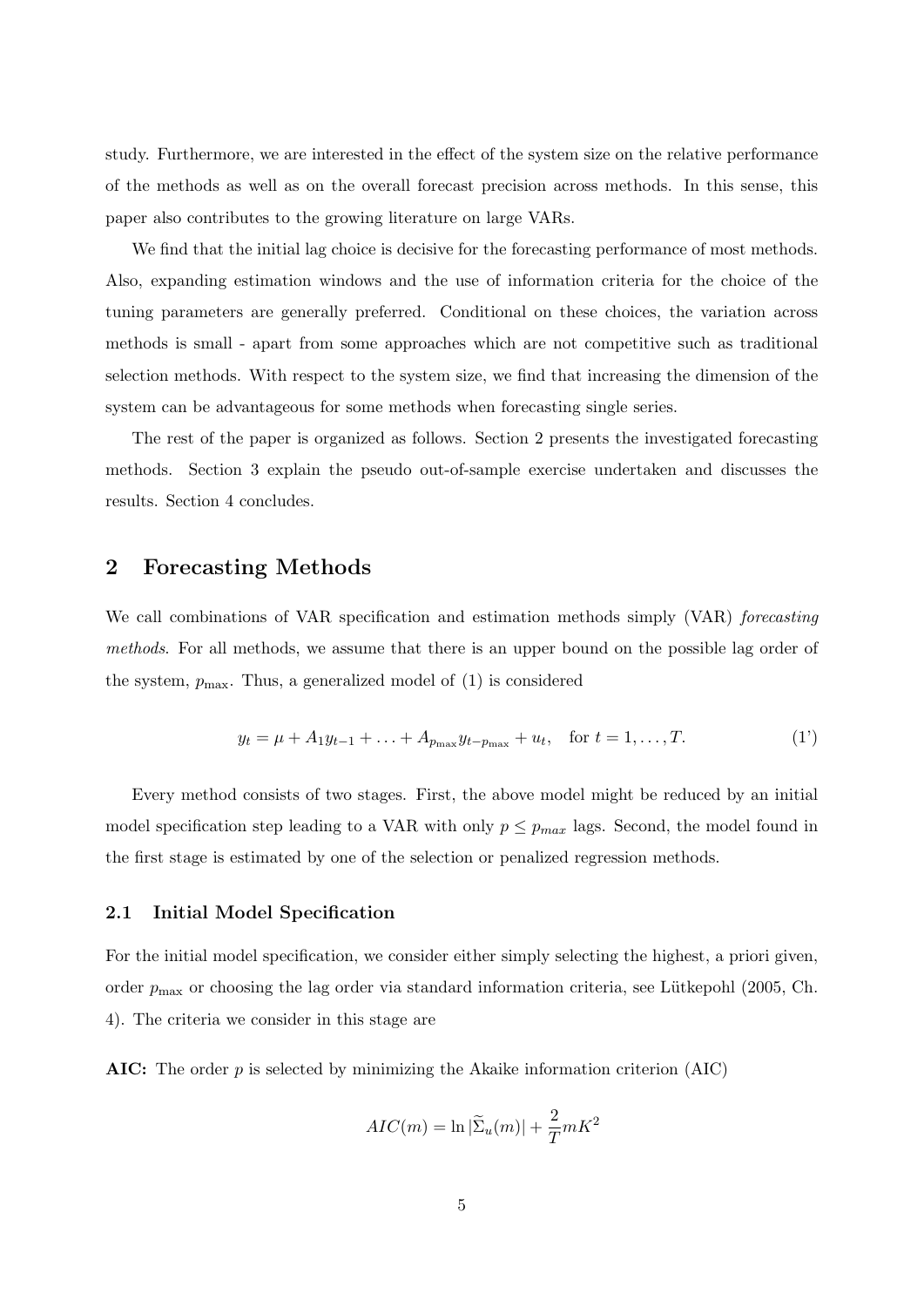over  $m \in \{1, \ldots, p_{\text{max}}\}$ , where  $\widetilde{\Sigma}_u(m)$  is the maximum likelihood (ML) estimator of  $\Sigma_u$ obtained by fitting an *unrestricted*  $VAR(m)$  model.

**BIC:** The order  $p$  is selected by minimizing the Bayesian information criterion (BIC)

$$
BIC(m) = \ln |\widetilde{\Sigma}_u(m)| + \frac{\ln T}{T} mK^2
$$

over  $m \in \{1, \ldots, p_{\text{max}}\}$ , by fitting again an unrestricted VAR(m) model.

In order to get get a "reasonably" sized VAR, we let  $p_{\text{max}}$  vary according to the dimensions of the systems we consider in our forecast study. Specifically, we set  $p_{\text{max}} = 8$  for systems up to dimension  $K = 3$ ,  $p_{\text{max}} = 7$  for  $K = 4$ ,  $p_{\text{max}} = 6$  for  $K = 7$  and  $p_{\text{max}} = 3$  for  $K = 22$ .

#### 2.2 Estimation Methods

Given the specified lag order  $p$ , the resulting  $VAR(p)$  can be estimated with different selection or penalized regression methods. We consider here standard subset selection methods such as top down selection and a single equation testing procedure. For the penalized regression methods, we investigate ridge regression, a Bayesian VAR, the lasso, a single equation lasso method as well as the elastic net.

In order to discuss the above methods in a common framework, we use the following notation - and variations thereof. Denote by  $A := [\mu \ A^0]$ , where  $A^0 := [A_1, \ldots, A_p]$ , and its vectorized version by  $a := \text{vec}(A)$ . Write the model as  $y_t = [\mu A_1 \dots A_p] Z_{t-1} + u_t$  for  $t = 1, \dots, T$ , where  $Z_{t-1} = (1, Z_{t-1}^{0'}$  $y_{t-1}^{(0')}$  with  $Z_{t-1}^0 = (y_{t-1}', \ldots, y_{t-p}')'$ . Then,

$$
y = (Z' \otimes I_K)a + u = Xa + u,
$$

where  $y = \text{vec}([y_1, \ldots, y_T]), Z = [Z_0, \ldots, Z_{T-1}], u = \text{vec}([u_1, \ldots, u_T]), \text{ and } X = (Z' \otimes I_K).$ Throughout,  $I_d$  denotes the identity matrix of dimension d and, likewise,  $0_d$  denotes a vector of zeros of dimension  $d \times 1$ . Each of the methods yields a parameter estimator  $\hat{a}$  which is used in the standard (iterative) way to yield h−step-ahead forecasts.

#### 2.2.1 Top Down Selection (TopDown)

This description follows to a large extent Lütkepohl (2005) which should be consulted for further details. Restrictions are found equation by equation. Given a lag order  $p$ , the coefficients of the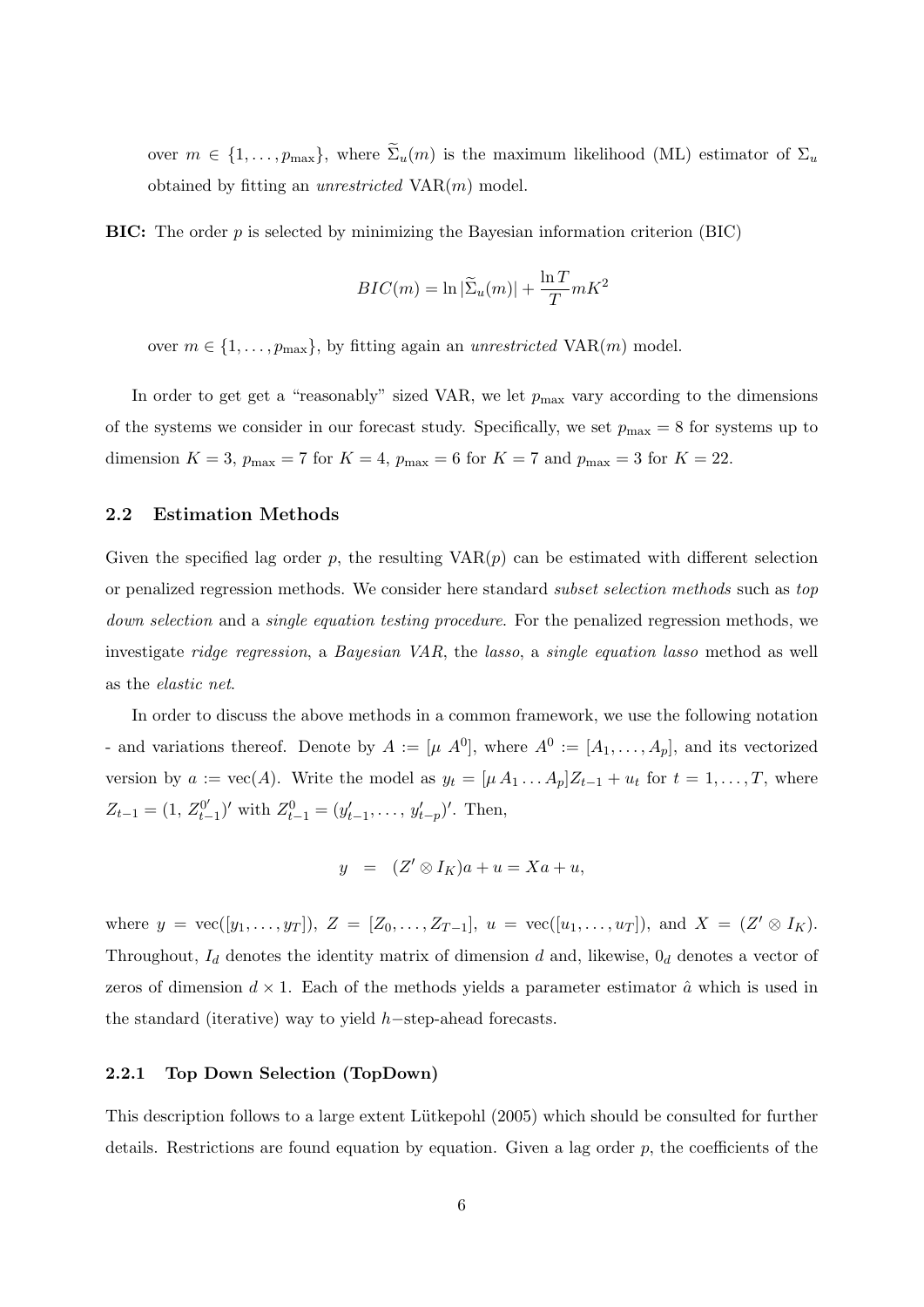$k$ -th equation are *ordered* first by time and then by the order in which the respective variables enter the VAR equations, i.e,

$$
y_{kt} = \mu_k + \alpha_{k1,1} y_{1,t-1} + \ldots + \alpha_{kK,1} y_{K,t-1} +
$$
  
\n
$$
\vdots
$$
  
\n
$$
+ \alpha_{k1,p} y_{1,t-p} + \ldots + \alpha_{kK,p} y_{K,t-p} + u_{kt},
$$
\n(2)

where  $\alpha_{ij,l}$  is the coefficient in the  $(i, j)$ -position of the matrix  $A_l$ . A subset model is found by imposing zero restrictions sequentially until no further improvement can be achieved in terms of minimizing a pre-specified information criterion. In each step, one coefficient is deleted according to the order above - starting with the last coefficient,  $a_{k,k,p}$ , up to the intercept - and the value of the criterion is evaluated and compared to the value of the criterion when the equation is estimated with the coefficient. If the criterion is improved, the zero restriction is maintained and the next variable is tried given the restrictions imposed from the previous steps - until all coefficients have been tried.

For concreteness, the exact definitions and steps are as follows. Define

 $a_k = (\mu_k, \alpha_{k1,1}, \ldots, \alpha_{k1,p}, \ldots, \alpha_{kK,p})', y_{(k)} = (y_{k1}, \ldots, y_{kT})'$  and  $u_{(k)} = (u_{k1}, \ldots, u_{kT})'$ . Then, the k-th equation can be written as

$$
y_{(k)} = Z'a_k + u_{(k)}.
$$

Potential zero restrictions are formulated as  $a_k = R_k \gamma_k$  as in Lütkepohl (2005, Chapter 5) for a suitable  $((K \cdot p+1) \times n_\gamma)$  restriction matrix  $R_k$  and a  $(n_\gamma \times 1)$  vector of free parameters  $\gamma_k$ . Denote the restricted least squares estimator by  $\hat{\gamma}(R_k) = (R'_k Z Z' R_k)^{-1} R'_k Z y_{(k)}$  and the ML estimator of the variance by  $\tilde{\sigma}^2(R_k) = (y_{(k)} - Z' R_k \hat{\gamma}(R_k))'(y_{(k)} - Z' R_k \hat{\gamma}(R_k))/T$ . The resulting information criterion is  $CRIT(R_k) = \ln \tilde{\sigma}^2(R_k) + C_T \text{rk}(R_k)$  with either  $C_T = \frac{2}{7}$  $\frac{2}{T}$  (*AIC*) or  $C_T = \frac{2 \ln T}{T}$  $\frac{\ln T}{T}$  (BIC).

The algorithm for the  $k$ −th equation can then be described as follows:

- 1. Initialize  $R_k$  to be the identity matrix  $R_k^{(0)} = I_{K\cdot p+1}$ , set  $i = 1$
- 2. For j running from  $(K \cdot p + 1)$  to 1
	- (a) Form  $R_k^{(i)}$  $\mathbf{R}_k^{(i)}$  by deleting the *j*th column of  $R_k^{(i-1)}$  $\frac{(i-1)}{k}$ .
	- (b) Compute  $\hat{\gamma}(R_k^{(i)})$  $\binom{(i)}{k}$  and  $CRIT(R_k^{(i)}$  $\binom{u}{k}$ .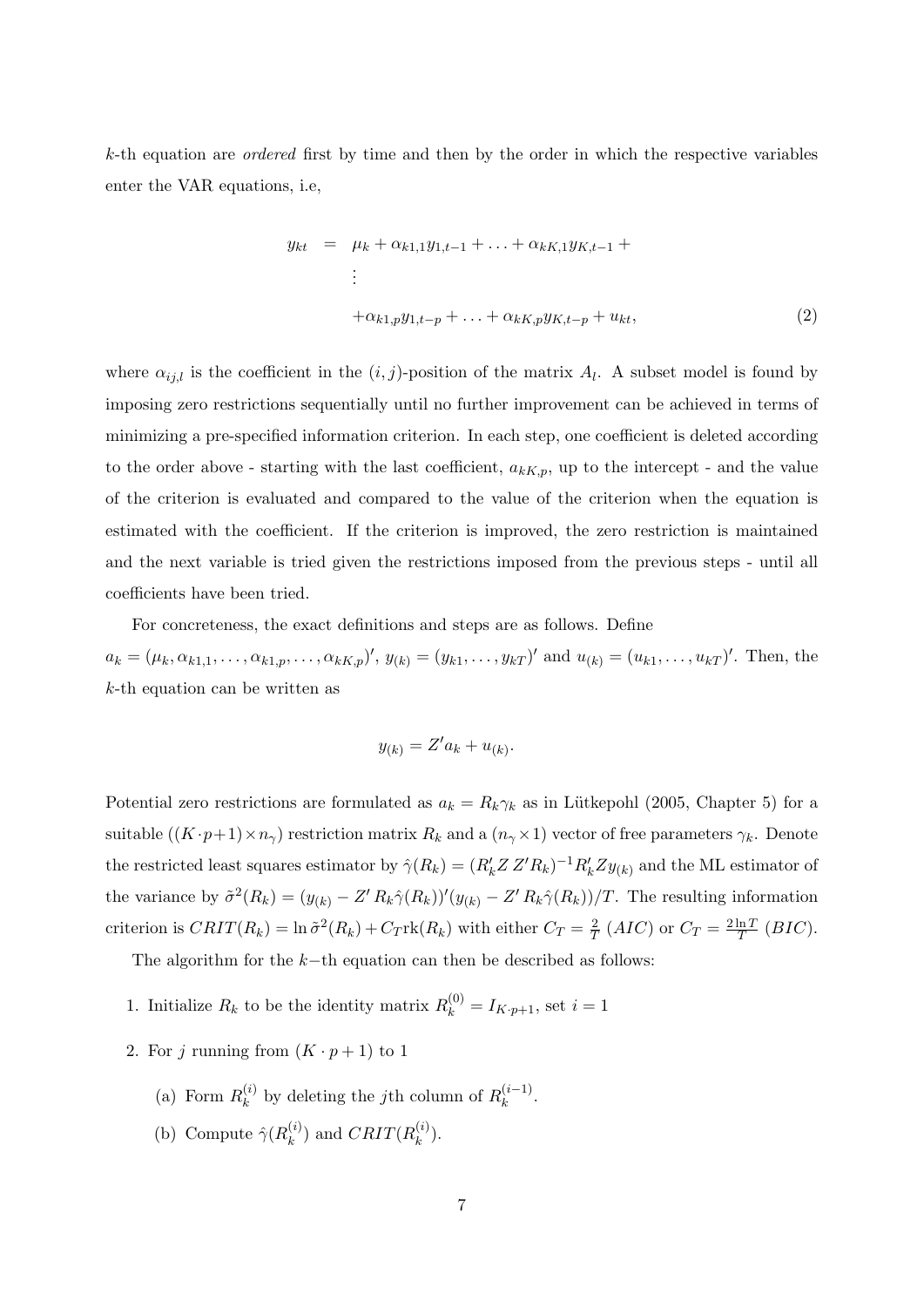(c) Set

$$
R_k^{(i)} = \begin{cases} R_k^{(i)}, & \text{if } CRIT(R_k^{(i)}) < CRIT(R_k^{(i-1)}), \\ R_k^{(i-1)}, & \text{if } CRIT(R_k^{(i)}) \geq CRIT(R_k^{(i-1)}). \end{cases}
$$
  
(d) Set  $i = i + 1$ 

After the determination of the restrictions for all  $k$  equations, call the implied restriction matrix for the whole system R such that all zeros restrictions on a can again be formulated as  $a = R\gamma$ and we can can write  $y = (Z' \otimes I_K)R\gamma + u$  for all equations jointly. The corresponding estimated generalized least squares (EGLS) estimator is  $\hat{\gamma}(R) = (R'(Z Z' \otimes \hat{\Sigma}_u^{-1})R)R'(Z \otimes \hat{\Sigma}_u^{-1})y$ , where  $\widehat{\Sigma}_u$  is computed from an unrestricted least squares estimator and the top down estimator of  $a$ is  $\hat{a}_{TD} = R\hat{\gamma}(R)$ . Depending on which information criteria is used, the variants of this selection method are labeled AIC TopDown or BIC TopDown.

#### 2.2.2 Single Equation Testing Procedure (TP)

The description of this selection strategy follows closely the one in Lütkepohl (2005, section 5.2). This procedure is applied again to each equation (2) of the VAR such that regressors are sequentially deleted, one at a time, according to which regressor has the smallest t-ratio. Then, new t-ratios are computed for the reduced model. One stops when all t-values are greater than some threshold value  $\eta$ .

This procedure is computationally much less expensive than an alternative method proposed by Brüggemann & Lüktepohl  $(2001)$  that sequentially eliminates those regressors which lead to the largest reduction in a pre-specified information criterion. Both methods are equivalent provided the threshold is chosen such that  $\eta = \{[\exp(c_T/T) - 1] \cdot (T - N + j - 1]^{1/2} \text{ at the } j\text{-th} \}$ step of the elimination procedure. In this study, we use  $c_T = 2$  (AIC) and  $c_T = \ln T$  (BIC) and label the corresponding test procedures by AIC TP and BIC TP, respectively.

After the determination of the restrictions for all  $K$  equations, we again collect these and estimate the whole system by EGLS.

#### 2.2.3 Ridge Regression (RR)

Ridge regression goes back to Hoerl (1962) and Hoerl & Kennard (1970). For the implementation, we first standardize the time series variables by subtracting their means and dividing by their standard deviations. Generally, we denote standardized variables by placing a  $\sim$  on top of the respective symbols. However, we keep on using the same notation for the corresponding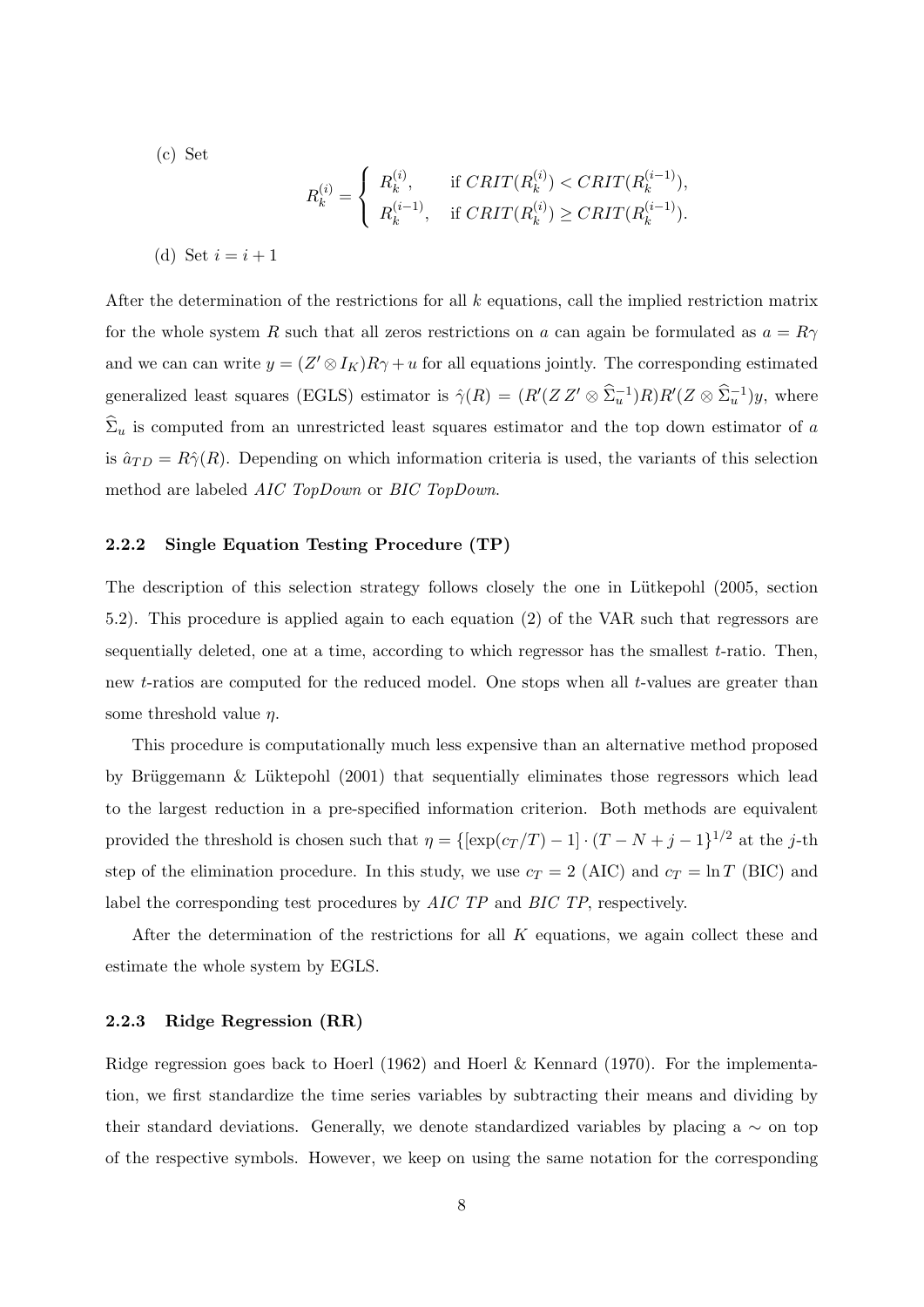parameters and only use ∼ to indicate parameter estimators based on the standardized variables. Mean-adjusting the time series provides us with an easy way of excluding the intercept term from penalization. The scaling is motivated by the fact that a common shrinkage parameter is used with respect to all parameters.

Let  $a^0 = vec(A^0)$  denote the parameter vector for the standardized model without the intercept. Let  $C$  be a selector matrix and denote by  $c$  a vector towards which the parameter estimates are shrunk such that deviations from the restriction  $Ca^{0} = c$  are penalized. Further, let  $\tilde{X}^{0}$ denote the regressors matrix with the standardized variables (without an intercept). Then, the ridge regression can be formulated as

$$
\min_{a^0} (\tilde{y} - \tilde{X}^0 a^0)'(\tilde{y} - \tilde{X}^0 a^0) + \lambda \cdot (Ca^0 - c)'(Ca^0 - c).
$$

We consider two variants of ridge regression which we label all and allbutdiag. The first variant restricts all coefficients in  $A_1, \ldots, A_p$  towards zero and consequently  $C = I_{K^2 \cdot p}$ ,  $c =$  $0_{K^2,p}$ . The second variant restricts all coefficients but the diagonal elements in  $A_j$ ,  $j=1,\ldots,p$ . Consequently, the columns of the previously defined matrix  $C$  that correspond to the diagonal elements are removed and  $c = 0_{K^2 \cdot p - K \cdot p}$ .

The above problem leads to the solution

$$
\tilde{a}_{RR}^0 = \left( (\tilde{X}^{0'} \tilde{X}^0) + \lambda (C'C) \right)^{-1} \left( \tilde{X}^{0'} \tilde{y} + \lambda C'c \right).
$$
\n(3)

Then, the parameter estimator in terms of the original scaling is recovered. This re-scaling is also applied to all other estimation approaches which are based on standardized data.

The choice of the penalty parameter  $\lambda$  is important. It has been mentioned in the literature that traditional cross-validation is less suited for tuning parameter selection in a time-dependent framework, see e.g. Medeiros & Mendes (2012), Nicholson et al. (2014).<sup>1</sup> We employ two alternative methods that have been advocated in the recent literature on penalization in (vector) time series models:  $\lambda$  is either determined by evaluating the fit via information criteria (AIC or BIC) or by evaluating the predictive MSE (PMSE) over the last 20% of observations for a grid of possible values for  $\lambda$ .

For the choice of the grid for  $\lambda$ , we adopt the approach of Friedman, Hastie & Tibshirani (2010)

<sup>&</sup>lt;sup>1</sup>Kock & Callot (2014b), however, have noted that cross-validation performs similarly to the BIC in their simulation study on adaptive and standard lasso estimation of VAR models. However, they found cross-validation to be considerably slower than the BIC. We arrived at similar conclusions in a small pilot forecasting study on our data.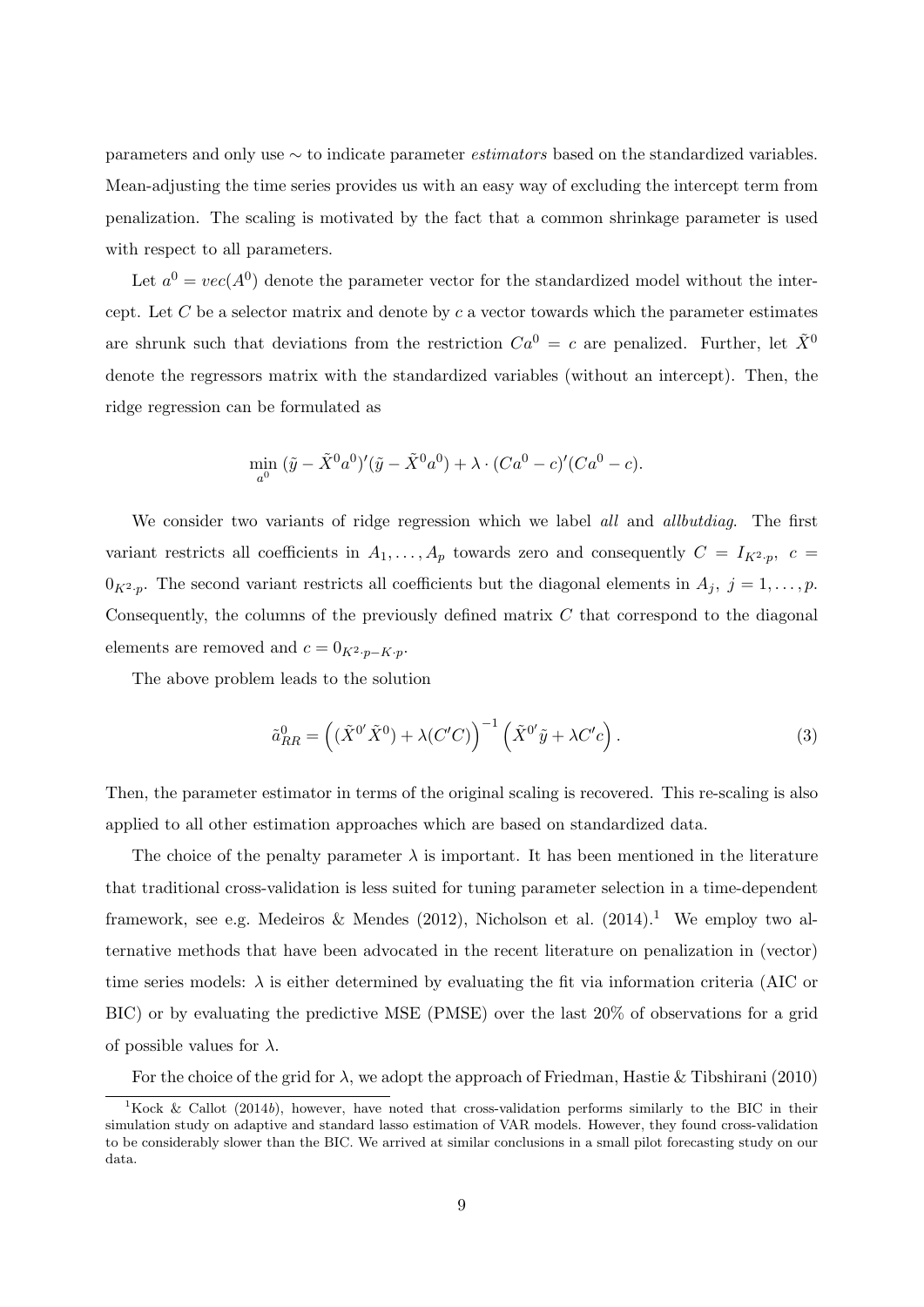for determining a grid for the lasso penalty parameter.<sup>2</sup> Denote the grid by  $\lambda^{(i)}$ ,  $i = 1, \ldots, G$ . First, we determine the highest value,  $\lambda^{(G)}$ , by  $||C\tilde{a}_{RR}^{0}(\lambda^{(G)})||_{2} = 0.1 \cdot ||C\tilde{a}_{OLS}^{0}||_{2}$ , where  $\tilde{a}_{OLS}^{0}$  is the OLS estimator of  $a^0$  based on the standardized variables and  $|| \cdot ||_2$  is the Euclidean norm. That is, we choose  $\lambda^{(G)}$  such that the resulting estimated parameter vector is "small". Then, we set the minimum value to  $\lambda^{(1)} = 0.001 \cdot \lambda^{(G)}$  and construct a sequence of 100 values of  $\lambda$  linearly decreasing from  $\lambda^{(G)}$  to  $\lambda^{(1)}$  - on the log scale.<sup>3</sup> Hence, we have  $G = 100$ .

The BIC has been used e.g. by Kock & Callot  $(2014a, b)$  and by Medeiros & Mendes  $(2012)$ . Wang, Li & Tsai (2007) have shown the asymptotic validity of the BIC for tuning parameter specification for lasso estimation of a univariate time series regression with an error term following an AR process. The use of the information criteria works as follows. For each value  $\lambda^{(i)}$  of the grid, the information criteria are computed as

$$
IC(\lambda^{(i)}) = \ln |\widetilde{\Sigma}_u(\lambda^{(i)})| + C_T \times dof(\lambda^{(i)}),\tag{4}
$$

where either  $C_T = 2/T$  (AIC) or  $C_T = \ln T/T$  (BIC) and  $\tilde{\Sigma}_u(\lambda^{(i)})$  is the usual ML estimator of the covariance matrix computed on the standardized data. The degrees of freedoms are obtained as  $dof(\lambda) = \text{tr}\left(\tilde{X}^0\left(\tilde{X}^{0'}\tilde{X}^0 + \lambda C'C\right)^{-1}\tilde{X}^{0'}\right)$ , see Bühlmann & van de Geer (2011, Sect. 2.11). The  $\lambda^{(i)}$  that minimizes  $IC(\lambda)$  is chosen. For all methods, we employ the same information criterion for the penalty selection that was used for the initial model selection. If  $p = p_{\text{max}}$  is chosen, we use the BIC. This is done for simplicity. In principle, we could have tried more combinations.

For the alternative approach using the predictive MSE, we divide the available data points into two parts: an estimation subsample consisting of  $\tilde{z}^{(1)} = [\tilde{y}_1, \tilde{y}_2, \dots, \tilde{y}_t]$  and an evaluation subsample consisting of  $\tilde{z}^{(2)} = [\tilde{y}_{\bar{t}+1}, \tilde{y}_{\bar{t}+2}, \dots, \tilde{y}_T]$  with  $\bar{t} = [0.8T]$ , where [x] denotes the smallest integer larger than or equal to x. The corresponding ridge estimator of  $A^0$  computed from the estimations sample for fixed  $\lambda$  is denoted by  $\tilde{A}_{RR}^{(1)}(\lambda)$ . For each candidate  $\lambda^{(i)}$ ,  $i = 1, \ldots, G$ , the predictive MSE criterion is computed as

$$
PMSE(\lambda^{(i)}) = \text{vec}\left(\tilde{z}^{(2)} - \tilde{A}_{RR}^{(1)}(\lambda^{(i)})\tilde{Z}^{0(2)}\right)' \text{vec}\left(\tilde{z}^{(2)} - \tilde{A}_{RR}^{(1)}(\lambda^{(i)})\tilde{Z}^{0(2)}\right),
$$

where  $\tilde{Z}^{0(2)} = [\tilde{Z}_{\bar{t}}^0, \tilde{Z}_{\bar{t}+1}^0, \ldots, \tilde{Z}_{T-1}^0]$ . The  $\lambda^{(i)}$  that minimizes  $PMSE(\lambda^{(i)})$  is chosen.

The foregoing approach has also been used by Song & Bickel (2011) and Nicholson et al.

<sup>2</sup>Their original approach is briefly outlined in subsection 2.2.5.

<sup>&</sup>lt;sup>3</sup>That is, we compute 100 equidistant points between  $\ln(\lambda^{(1)})$  and  $\ln(\lambda^{(G)})$  and then take the exponent of these values.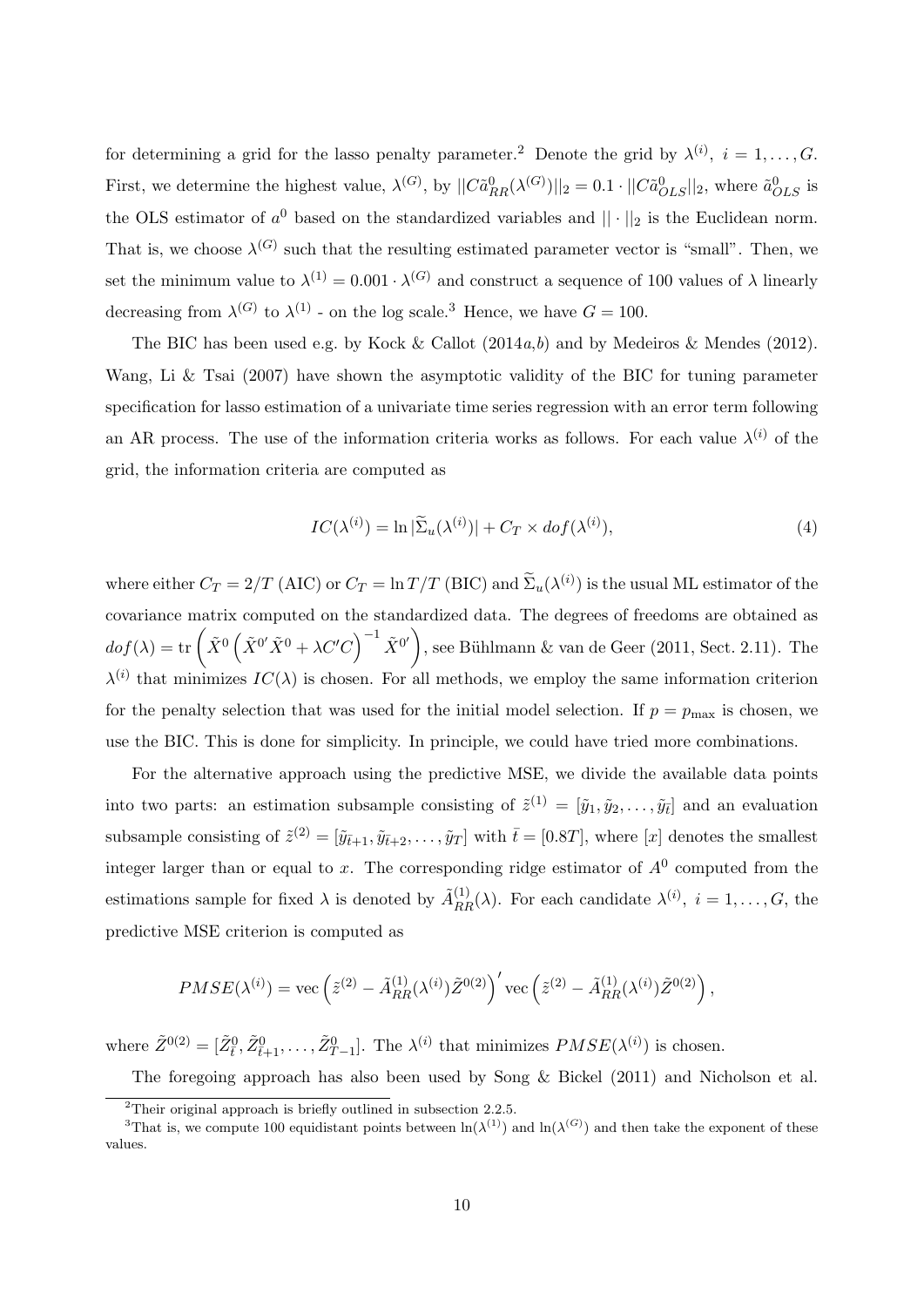(2014) for the determination of the tuning parameters of the lasso method applied to a VAR model setup. It can be interpreted as a simplified version of cross-validation that respects the time series nature of the data. Since the observations are kept together with their lags, the predictive MSE approach boils down to a sequence of one-step ahead forecasts for the evaluation subsample using fixed parameter estimates, i.e. the parameters are not re-estimated after proceeding one period in the evaluation subsample.

#### 2.2.4 Bayesian Shrinkage (Bayes)

This approach is similar to a "truly" Bayesian approach of Doan, Litterman & Sims (1983) and Litterman (1986) in so far as the resulting point estimator is the posterior mean of the VAR parameters given the so called Minnesota or Litterman prior. Conceptually, this strategy is very similar to ridge regression and we frame our "Bayesian" strategy in terms of an optimization problem in order to discuss all approaches within a common framework. The estimation problem becomes

$$
\min_{a} (y - Xa)'(I_T \otimes \Sigma_u^{-1})(y - Xa) + \lambda \cdot (Ca - c)'V_a^{-1}(Ca - c)
$$

where  $\lambda$  and the matrix  $V_a = \text{diag}(v_{11,1}, v_{21,1}, \ldots, v_{11,2}, \ldots, v_{KK,\hat{p}})$  with

$$
v_{ij,l} = \begin{cases} (1/l)^2, & \text{if } i = j \\ (\theta \sigma_i / l \sigma_j)^2, & \text{if } i \neq j, \end{cases}
$$
 (5)

determines the tightness of the prior information, see Lütkepohl (2005, 7.4.2). The matrix  $C =$  $[\mathbf{0}_{(K^2 \cdot p) \times K} I_{K^2 \cdot p}]$  selects all parameters but the intercepts and c is a  $(K^2 \cdot p \times 1)$  vector towards which  $a$  is shrunk. In the case of differenced data  $c$  is just a vector of zeros. In the case of levels data c is usually such that the VAR is shrunk towards a K−dimensional random walk. The solution is given by

$$
\hat{a}_{BA} = ((X'(I_T \otimes \Sigma_u^{-1})X) + \lambda (C'V_a^{-1}C))^{-1} (X'(I_T \otimes \Sigma_u^{-1})y + \lambda C'V_a^{-1}c).
$$

Note that in most descriptions of the prior,  $\lambda$ , as defined here, is actually  $\lambda^{-2}$  but we decided to keep the interpretation of  $\lambda$  as a parameter which is positively related to the strength of the restriction. The above formula as well as parts of the prior contain the unknown covariance  $\Sigma_u$ . In order to apply the above formula, we use the OLS estimator,  $\hat{\Sigma}_u$ , in its place.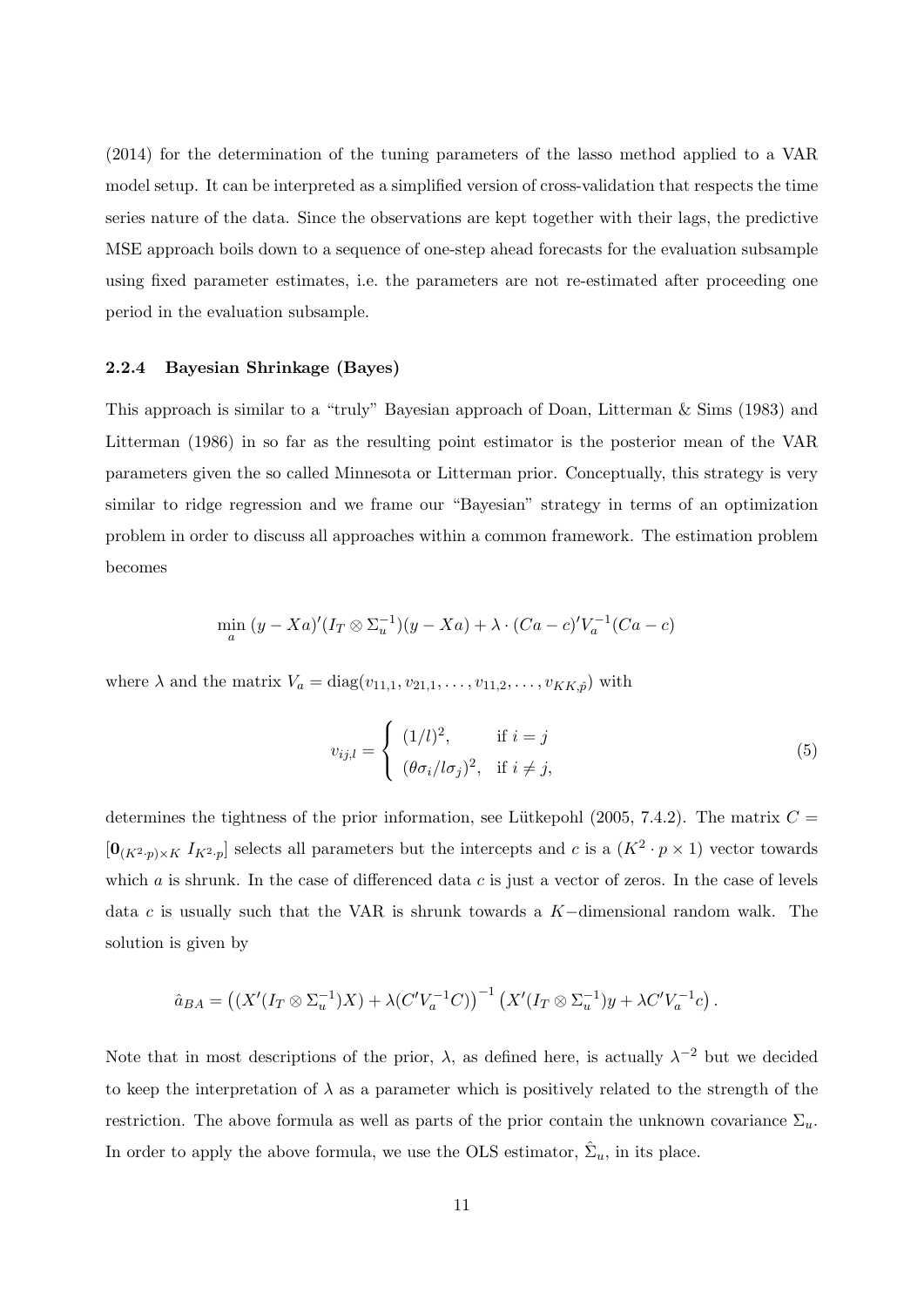A specific pair  $(\lambda, \theta)$  is determined via the information criteria or via a comparison of predictive MSEs. The procedure is analogous to the one described in the section on ridge regression with a few modifications. First, non-standardized data are used and, second, the degrees of freedom used to compute the information criteria are computed analogous to (4) as

$$
dof(\lambda,\theta) = \text{tr}\left(X'(I_T \otimes \hat{\Sigma}_u^{-1})X\left[X'(I_T \otimes \hat{\Sigma}_u^{-1})X + \lambda C'V_a^{-1}C\right]^{-1}\right).
$$

For the determination of a suitable grid, we let  $\theta$  take on values in  $\{0.2, 0.4, 0.6, 0.8, 1\}$  since this parameter just determines the relative shrinkage of the diagonals versus the off-diagonal elements, see Lütkepohl (2005). The grid for  $\lambda$  is obtained analogous to case of ridge estimation, holding  $\theta = 1$  fixed.

#### 2.2.5 Lasso Regression (Lasso)

The lasso procedure was originally proposed by Tibshirani (1996). The approach minimizes the sum of squared residuals subject to an  $L_1$  penalty on the size of the estimated coefficients. In contrast to ridge regression that only continuously shrinks coefficients towards zero, parameter estimates can become zero if the penalty parameter  $\lambda$  is large enough. Hence, lasso allows for sparse solutions and, thereby, also performs model selection. Indeed, lasso is particularly useful for models with many coefficients which are close to zero and a small number of coefficients that are relatively large.

Using the introduced notation, the optimization problem underlying lasso is formulated in terms of standardized variables and is given by

$$
\min_{a^0} (\tilde{y} - \tilde{X}^0 a^0)' (\tilde{y} - \tilde{X}^0 a^0) + \lambda \cdot ||a^0||_1,
$$
\n(6)

where  $||a^0||_1 = \sum_{i,j,l} |\alpha_{ij,l}|$  is the L<sub>1</sub>-norm of the parameter vector. There exists no closed-form solution for the Lasso estimator but (6) can be solved numerically in order to obtain the estimator  $\tilde{a}_{LA}^0$ . To this end, we use the glmnet package for Matlab, see Friedman et al. (2010). This package is designed to solve elastic net minimization problems of which the lasso problem (6) is a special case. The general elastic net minimization problem is described in subsection 2.2.7.

Again, the penalization parameter  $\lambda$  is chosen by optimizing different criteria for a grid of possible values - starting at the smallest value  $\lambda^{(G)}$  for which the entire vector  $a^0 = 0$ . (Friedman et al. 2010). The minimum value of the grid is chosen such that  $\lambda^{(1)} = 0.001 \cdot \lambda^{(G)}$ . Then, we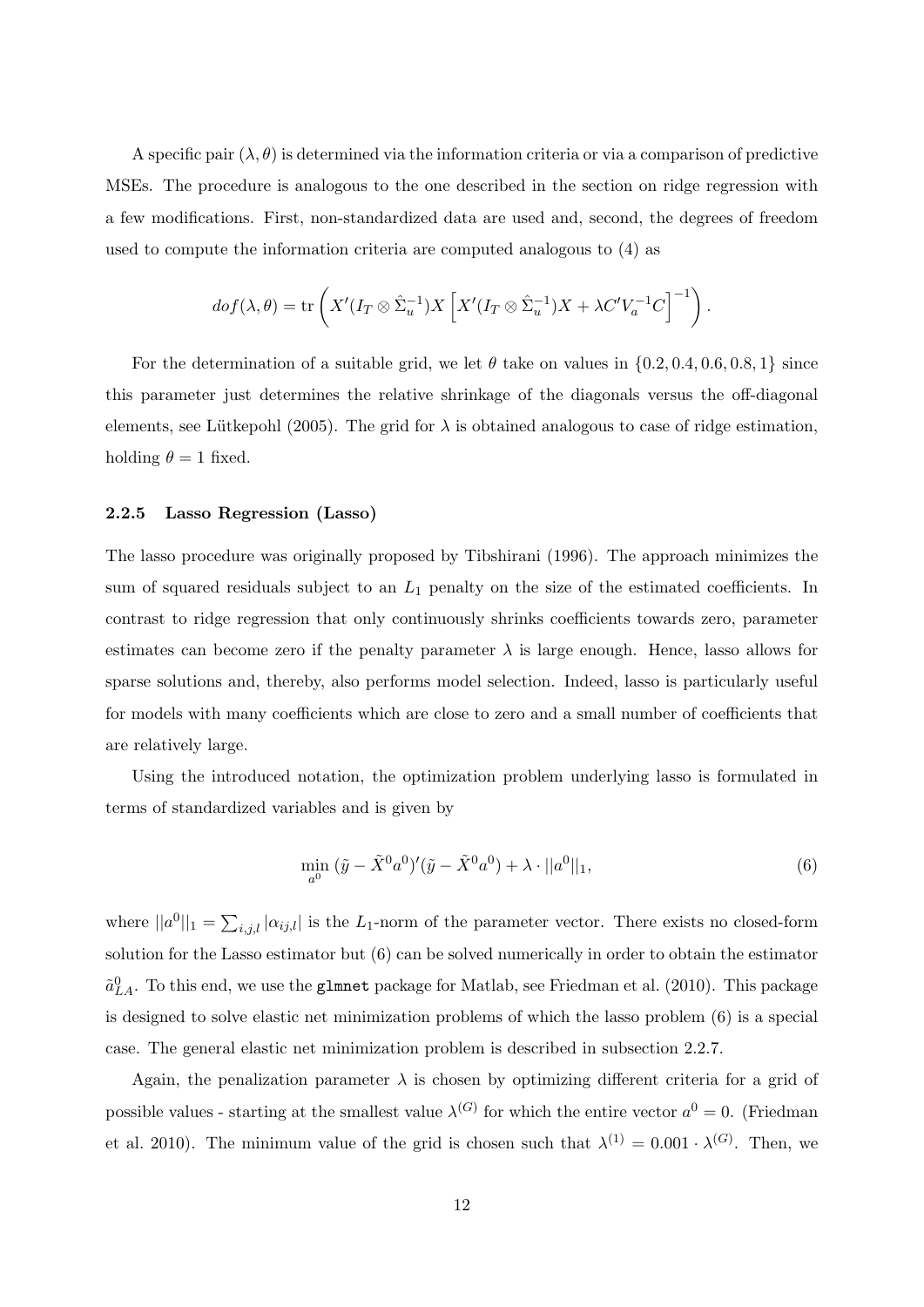proceed as described for the ridge regression set-up, i.e. setting  $G = 100$ , a sequence from  $\lambda^{(G)}$  to  $\lambda^{(1)}$  is constructed that linearly decreases on the log scale. Again, we have applied information criteria (AIC, BIC) and the predictive MSE criterion analogous to the procedure for the ridge regression set-up in order to determine the tuning parameter  $\lambda$ . Note, however, that we use the number of non-zero coefficients of the lasso solution for a given penalty  $\lambda$  to measure the degrees of freedom needed for computing the information criteria, see e.g. Zou, Hastie & Tibshirani (2007) and Bühlmann  $\&$  van de Geer (2011).

#### 2.2.6 Single Equation Lasso Regression (Lasso SE)

The foregoing version of lasso ignores the structure of the VAR model. Song & Bickel (2011) have suggested a version of lasso that considers each of the  $K$  equations of the VAR separately and, in terms of penalization, distinguishes between the different lags as well as between the variables' own lags and the corresponding other variables' lags. This "no grouping" version is their preferred lasso variant and shares some of the ideas of the Bayesian shrinkage approach discussed above.

To illustrate the approach, consider the k-th equation of the VAR in terms of the standardized variables but still using the same notation as in 2.2.1. Hence,  $a_k$  is the parameter vector of the k-th equation. Denote by  $\alpha_{kk,i}$  the element of  $a_k$  that belongs to the k-th variable at lag i and denote by  $\alpha_{kj,i}$  the parameters that belong to the other regressors' - at lag i. The optimization problem for this equation is

$$
\min_{a_k} (\tilde{y}_{(k)} - \tilde{Z}'a_k)'(\tilde{y}_{(k)} - \tilde{Z}'a_k) + \lambda_k \left(\theta_k \sum_{i=1}^p i^{\nu_k} |\alpha_{kk,i}| + \sum_{i=1}^p i^{\nu_k} \sum_{j \neq k} |\alpha_{kj,i}|\right).
$$

The penalty of the parameters associated with lag i is scaled with  $i^{\nu_k}$  such that the coefficients of higher-order lags are penalized more strongly if  $\nu_k > 0$ . The value  $\nu_k = 2$  would correspond to the Bayesian shrinkage approach, compare equation (5). Similarly, the penalty of the parameters associated with the k-th variable are scaled with  $\theta_k$  whereby  $\theta_k$  < 1 assures that these are less strongly penalized than the parameters associated with the other variables. The scaling factor  $\theta_k$ has the same function as in the Bayesian shrinkage approach.

However, in the current set-up  $\theta_k$  as well as  $\nu_k$  and  $\lambda_k$  are individually determined for each equation k, for details see Song & Bickel (2011). The grids for  $\nu_k$  and  $\theta_k$  are chosen as follows:  $\nu_k$  can take on values in  $\{0, 1, 2\}$  and  $\theta_k$  in  $\{0.1, 0.2, \ldots, 0.9, 1\}$ . Conditional on a particular pair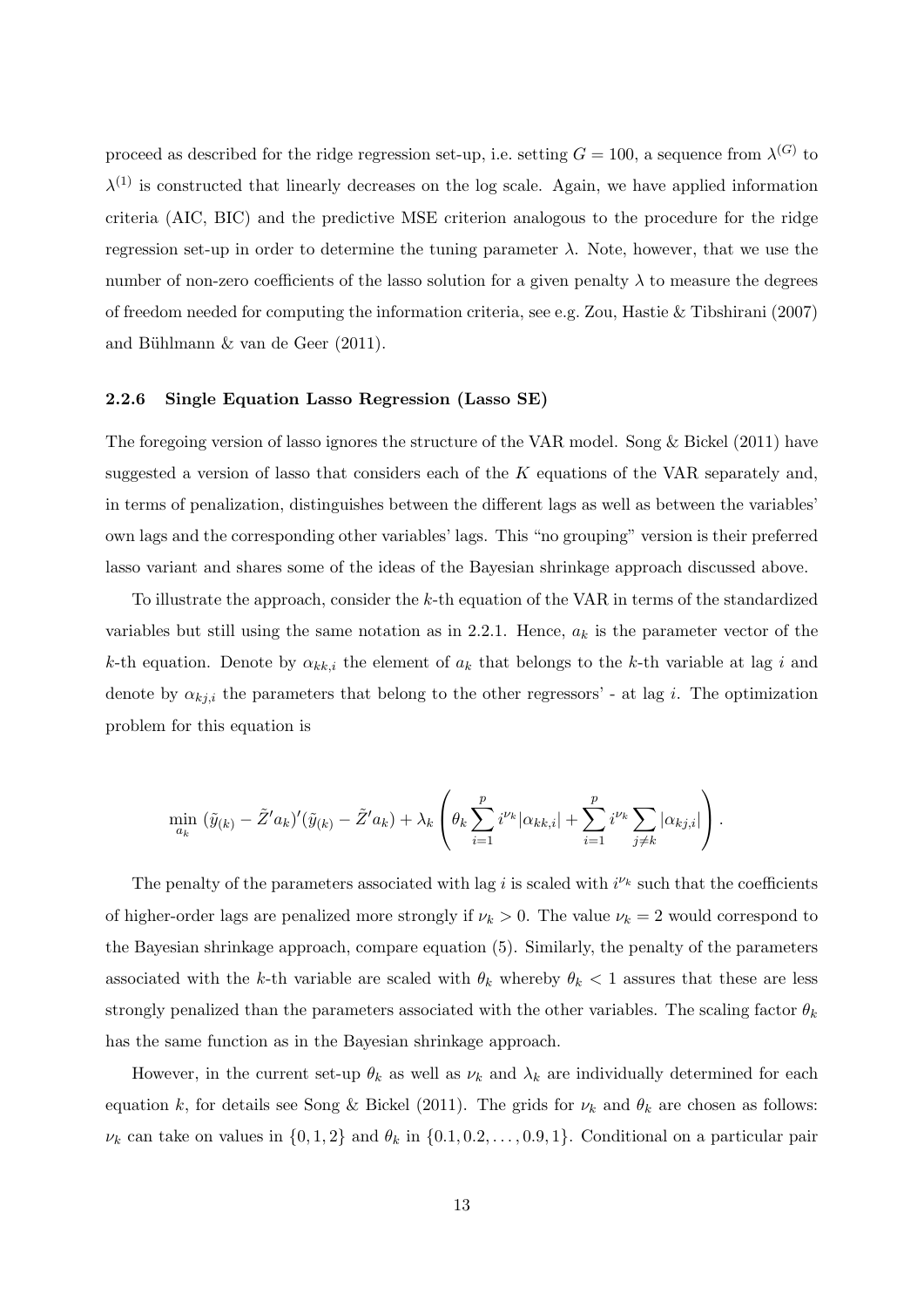$(\nu_k, \theta_k)$ , we determine the grid for  $\lambda_k$  as for the general lasso.

We use the univariate versions of the information criteria and the PMSE criterion to jointly select the three tuning parameters for each equation separately, searching over the three-dimensional product space obtained from the three individual grids.

#### 2.2.7 Elastic Net Regression (Elastic Net)

This approach has been suggested by Zou & Hastie (2005). The elastic net combines the  $L_1$  and  $L_2$  penalties used in the lasso approach and ridge regression, respectively. This combination is motivated by some problems from which the lasso approach suffers in the case of correlated regressors. Ridge regression shrinks coefficients of correlated regressors towards each other introducing the so-called grouping effect. By contrast, the lasso tends to pick one of the regressors and ignores the rest of them. Moreover, lasso may show weird behavior in case of extreme correlations. In fact, it breaks down in case of perfect regressor correlation. Accordingly, lasso cannot pick more variables than observations are available. See Zou & Hastie (2005) for more details on the latter issues.

The joint consideration of the penalties introduces both automatic model selection and the described grouping effect. Thereby, it is hoped that the elastic net performs as well as lasso whenever lasso works well but fixes the highlighted problems of lasso, compare Zou & Hastie (2005).

Following Friedman et al. (2010), the relevant minimization problem for the standardized variables can be written as

$$
\min_{a^0} (\tilde{y} - \tilde{X}^0 a^0)'(\tilde{y} - \tilde{X}^0 a^0) + \lambda \left( \alpha ||a^0||_1 + 0.5 \cdot (1 - \alpha) a^{0'} a^0 \right) \tag{7}
$$

The last term is the elastic net penalty leading to the classical ridge penalty if  $\alpha = 0$  and the lasso problem if  $\alpha = 1$ . For a fixed value of  $\alpha$ , (7) can be interpreted as a re-scaled lasso minimization problem.

Using again the glmnet package for Matlab to numerically solve the minimization problem (7) we obtain the elastic net solutions for a fixed value of  $\alpha$ . We let  $\alpha$  take on values in  $\{0, 0.05, 0.10, \ldots, 0.9, 0.95, 1\}$  to create a grid for  $\alpha$ . As regards  $\lambda$ , we set up a grid in the same way as for lasso conditional on a particular value for  $\alpha$ . We jointly determine the values for  $\lambda$ and  $\alpha$  by searching over the Cartesian product of the two grids using the information criteria as well as the predictive MSE criterion analogous to the case of the ridge regression. However, the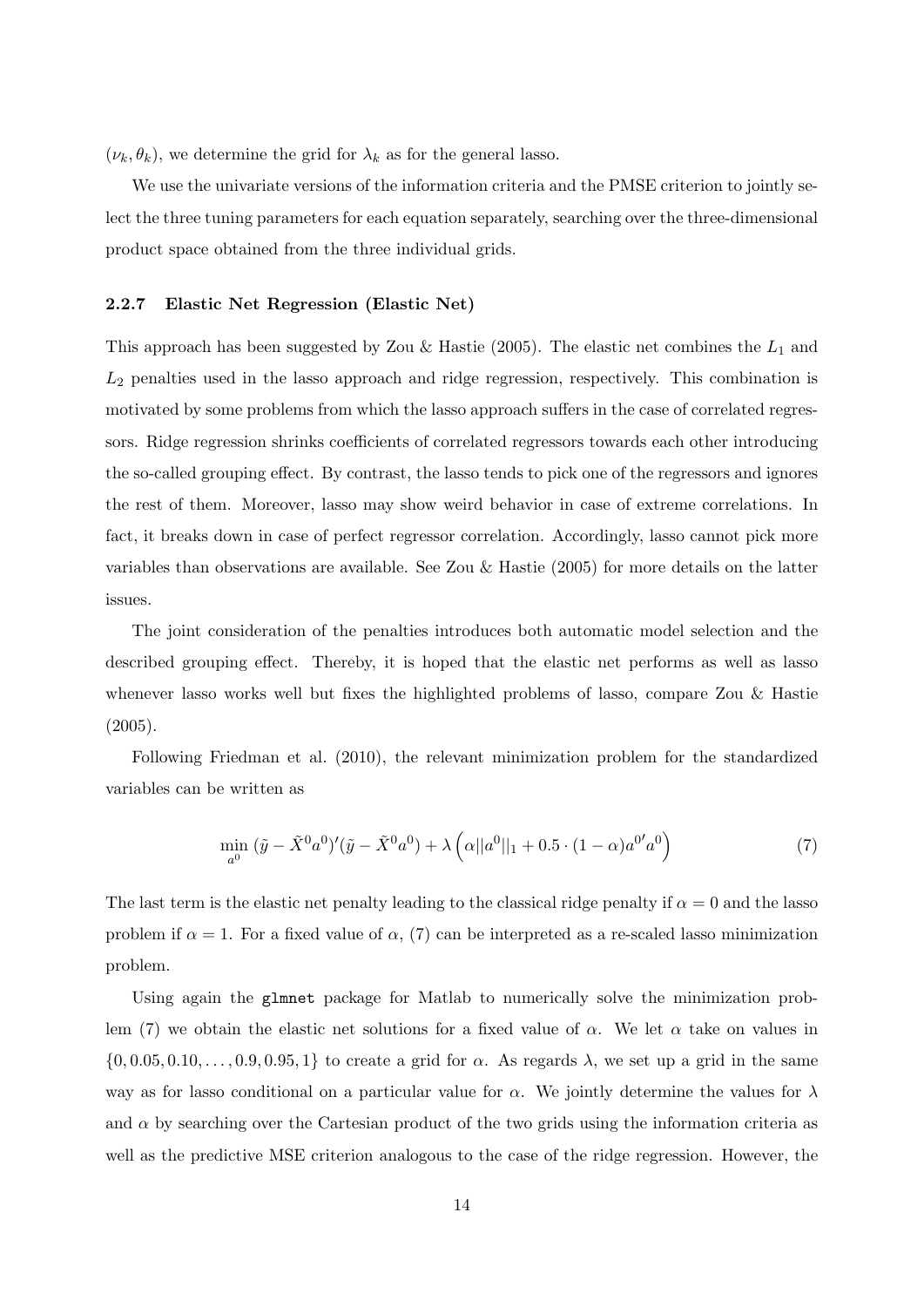degrees of freedom for the computation of the information criteria have to be adopted. Following Tibshirani & Taylor (2012), we set  $dof(\lambda, \alpha) = \text{tr}\left(\tilde{X}_{\mathcal{A}}^{0} \left[ \tilde{X}_{\mathcal{A}}^{0\prime} \tilde{X}_{\mathcal{A}}^{0} + \lambda \cdot 0.5 \cdot (1 - \alpha)I \right]^{-1} (\tilde{X}_{\mathcal{A}}^{0})'\right)$ where  $\tilde{X}^0_{\mathcal{A}}$  is formed from the columns of  $\tilde{X}^0$  associated with non-zero coefficients - given  $\lambda, \alpha$ . Accordingly, I is an identity matrix of dimension equal to the cardinality of the active set.

# 3 Empirical Forecast Comparison

#### 3.1 Data and Setup

We empirically compare the selection and penalized regression methods using different systems of quarterly US macroeconomic data. The data are taken from the Federal Reserve Bank of St. Louis and the respective series IDs are given in table 1. Our data sample spans from 1959 Q1 to 2012 Q2. Thus, we have  $\overline{T} = 214$  quarterly observations. The first 102 observations from 1959 Q1 to 1984 Q2 are used for initial estimation.<sup>4</sup> That is, the first 1-step-ahead forecast is for 1984 Q3 and so on.

We follow Carriero et al. (2015), Stock & Watson (2008) and Koop & Korobilis (2013) by only considering variables transformed to stationarity. The composition of the VARs is inspired by Giannone et al. (2015) and Koop & Korobilis (2013) and similar papers in the area. We consider here a variety of systems ranging from very small systems to a system that comprises 22 variables. This setup allows us to evaluate the effect of increasing the system size on the forecast performance of the methods. The used transformations as well as the composition of the VARs are given in table 1 in the appendix.

Most results in the tables are given for expanding estimation windows. However, to account for structural breaks we consider in addition rolling estimation windows of size 100 which corresponds to 25 years. While one can think of more elaborate ways of dealing with structural breaks, the focus of this paper is different and the results in Bauwens, Koop, Korobilis & Rombouts (2015) indicate that for MSFE comparisons rolling estimation windows have reasonable forecasting performance in the presence of structural breaks.

We will measure the forecasts' precision in two ways. First, we are interested in a performance measure for the whole system. Second, we take a closer look at three variables which are important from an economic point of view.

<sup>&</sup>lt;sup>4</sup>Since some variables have to be differenced twice, this ensure that there is always a minimum of 100 sample observations for estimation.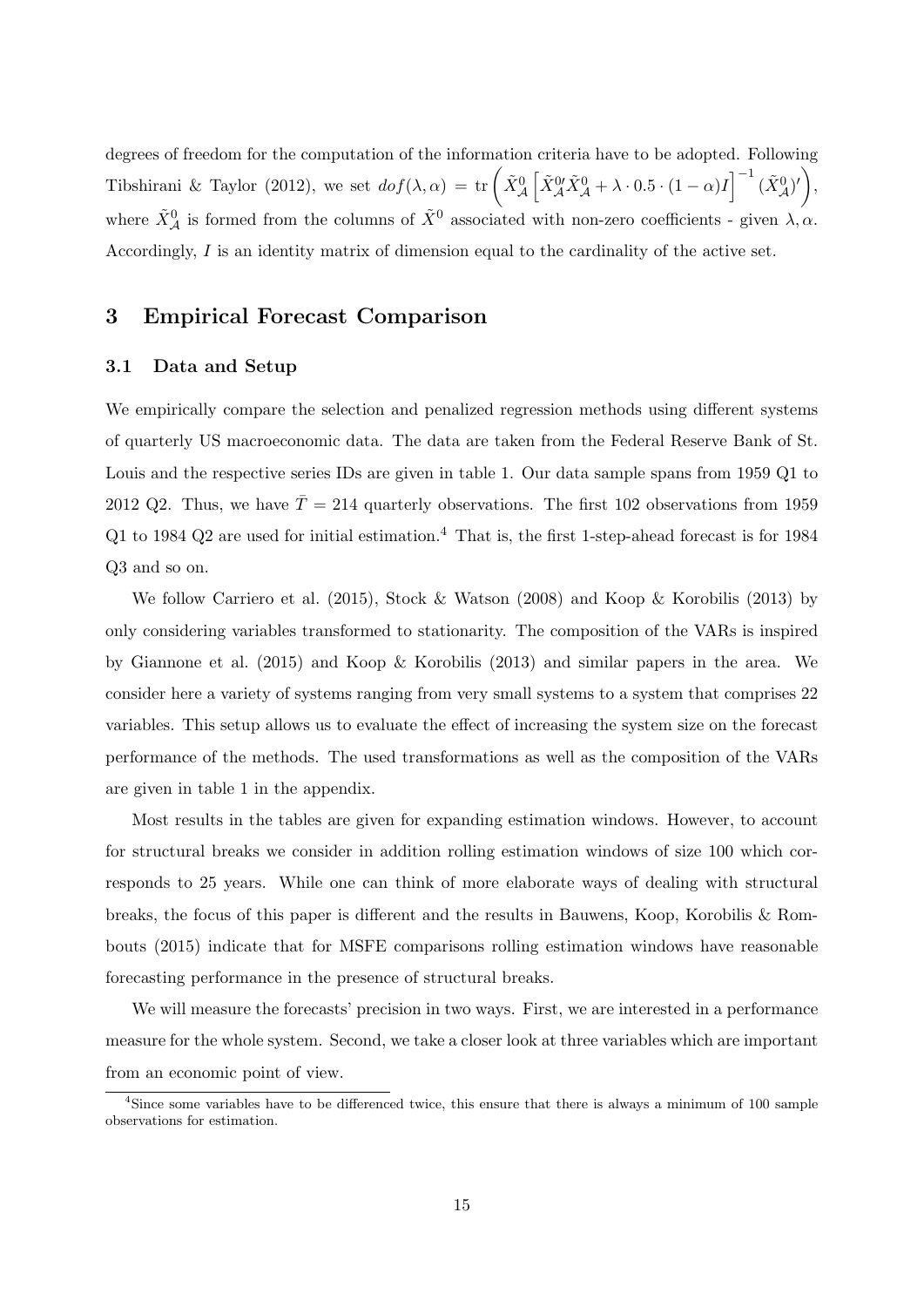To measure system-wide performance we use the generalized forecast second moment criterion proposed by Clements & Hendry (1993). It is defined as follows for a maximum horizon  $h$ 

$$
GFESMh = \left(\det(E[vec(e_1, ..., e_h)vec(e_1, ..., e_h)'])\right)^{1/(K \cdot h)}, \qquad (8)
$$

where  $e_j$  is  $(K \times 1)$ -dimensional j-th-step-ahead forecast error,  $j = 1, ..., h$ . We take  $h = 4$  in the following. The main advantage of this measure is that it is invariant to non-singular, scalepreserving linear transformations of the variables, see Clements & Hendry (1993) for details.

Second, as it is common in the literature, we consider the root mean squared forecast error (RMSFE) for the following three variables: annualized real GDP growth,  $400\Delta \ln \text{rgdp}_t$ , annualized inflation as measured by the GDP deflator,  $400\Delta \ln \text{pgdp}_t$ , and the (raw) federal funds rate in levels  $i_t$ .

#### 3.2 Results

The tables 2 and 3 show the results on the overall forecasting performance as measured by the GFESM measure (8) for different forecasting methods. For all tables, each row displays the results for a combination of an initial model specification step and an estimation method. For example, the fourth row "AIC Lasso SE" shows the result for an initial model choice with AIC followed by the application of the lasso single equation method. Table 2 contains the GFESM measures obtained when using the predictive MSE for choosing the tuning parameters while table 3 gives the corresponding results when using an information criterion.<sup>5</sup> More precisely, the tables contain percentage differences of the GFESM measure of the listed methods relative to the forecasts from a benchmark VAR(0), that is, a model which only contains an intercept. Negative values indicate an improvement over this benchmark. For example, a value of −0.02 means that the GFESM measure of the particular methods is 2 % smaller than the GFESM measure of the benchmark. In addition, the six lowest numbers are marked bold. We chose to first present in tables 2 and 3 the results for the case of expanding estimation windows. Later on, we comment on tables 4 and 5 that show the performance of the methods for expanding estimation windows relative to rolling estimation windows.

The unconstrained autoregression performs well for the smallest system but their precision

 $5\text{Note that the GFESM measures are the same for the unconstrained VARs and the VARs specified via subset$ selection methods because they do not depend on tuning parameters.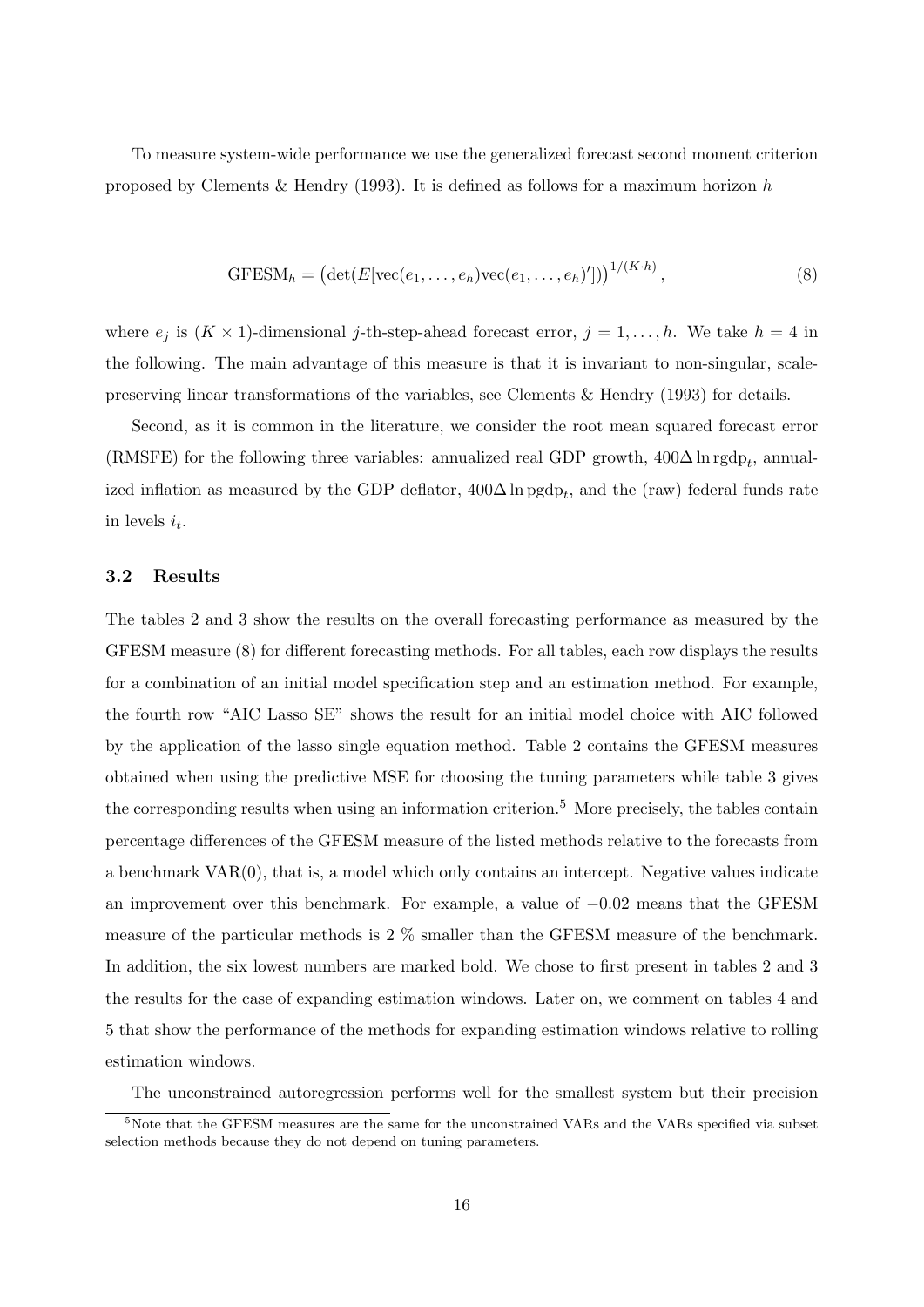deteriorates when the system size increases. The AIC in particular does not do better than the benchmark "unconditional"  $VAR(0)$  forecast and it does particularly bad when the system size is maximal.

When the VAR is estimated by a *single equation lasso* method, the forecast performance is mixed and depends on the system it is applied to as well as on the initial model selection method and on the method for selecting the tuning parameter. Generally, however, the single equation lasso method works better when the BIC is used for the initial model selection. In this case, the method works generally better than the benchmark.

Applying the lasso to the estimation of the entire system is not in all cases better than the single equation approach. However, it clearly outperforms the *single equation lasso* method when the system dimension is large (System V). The method performs best when combined with the BIC at the initial model selection stage.

When the VAR is estimated via the *elastic net* method, the resulting forecasts are in general as precise as the forecasts resulting from the lasso. Also in this case, the initial model selection stage is important and using BIC is preferable.

VARs estimated with ridge regression yield forecasts whose precision depends on a number of factors. First, restricting all coefficients or only the off-diagonal coefficients (allbutdiag) is not decisive. Often the simpler variant that restricts all coefficients seems, however, slightly preferable but not by a large amount. Second, the initial model selection step is still important with similar results as in the previous cases. Excluding the generally inferior results for the VARs that use the maximal lag length  $(Pmax)$ , the VARs with ridge regression appear to perform worse or not much better than the VARs estimated with the lasso or elastic net techniques.

When the VARs are estimated with the empirical *Bayesian* estimation method, the resulting forecasts are generally more precise than the benchmark - with very few exceptions. Furthermore, the forecast precision varies much less over different initial model selection methods. This could be a consequence of the particular shrinkage that penalizes long lags more than shorter lags. While the VARs estimated with the lasso or the elastic net methods yield similarly precise estimates they only do so when the BIC is used initially.

Using some of the more *traditional selection methods* seems less advantageous relative to the benchmark. The forecasts' precision can be very bad when the initial model selection and the selection method is too "liberal", in the sense of allowing for too many non-zero parameters. However, if one uses the BIC at the initial stage together with a top down or testing procedure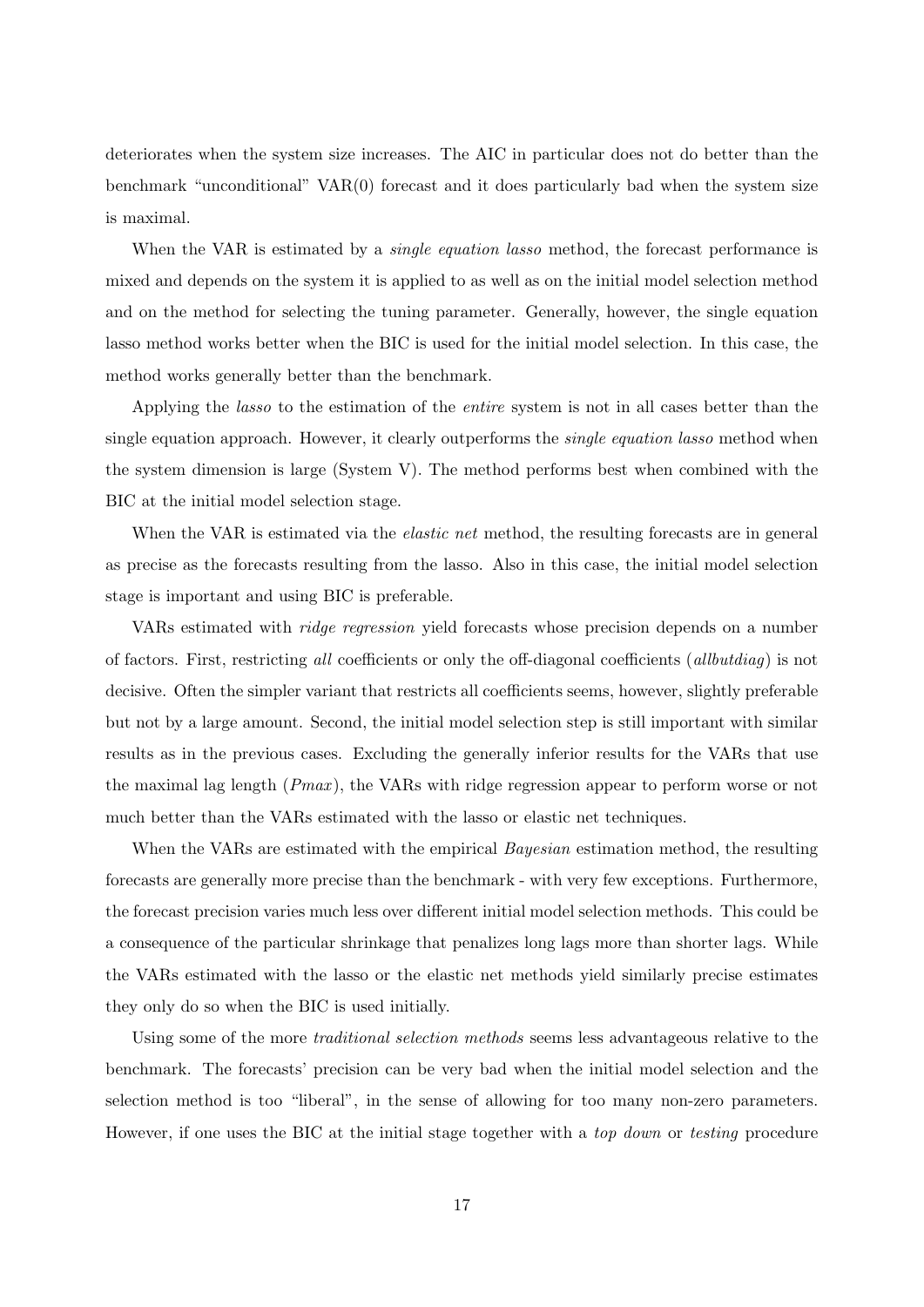using the BIC as well, the resulting forecasts are usually more precise than the benchmark.

From table 2, one can see that it is often more important how the VAR lag length is chosen rather than which specific shrinkage or regularization method is used. It turns out that using the BIC for initial model specification is typically the best choice. Table 3 shows that applying the BIC also for selecting the tuning parameters additionally increases forecast precision compared to the AIC. This applies in particular in case of large systems. We have obtained corresponding findings in relation to the individual series which we discuss below.

The tables 4 and 5 contain relative GFESM numbers for comparing methods which rely on an expanding estimation window versus methods which rely on rolling estimation windows. The results represent percentage differences in GFESM such that negative entries indicate that the expanding estimation window is preferable. The six largest values (in modulus) are marked bold. In general the expanding estimation window is advantageous, sometimes quite clearly, no matter whether the PMSE (table 4) or an information criterion (table 5) is used to select the tuning parameters.

The tables 6 and 7 contain relative GFESM numbers for comparing methods which specify the tuning parameter via the PMSE or via the use of information criteria. Negative entries indicate that the PMSE is advantageous. Again, the six largest values (in modulus) are marked bold. No obvious pattern is seen. However some larger positive values indicate that the PMSE approach might not be overly stable and occasionally leads to unfavorable choices.

The results for the *single series* are given in the tables 8 - 10. We consider real GDP growth, the GDP deflator and the federal funds rate. This corresponds to the three key macroeconomic variables considered by Banbura et al. (2010).<sup>6</sup> The displayed numbers are the estimated RMSFEs for different horizons. The six lowest numbers are marked bold. Not all results for the whole system carry over to the single series. However, it is generally preferable to use BIC at the initial model selection stage, i.e. typically to choose a small lag length. Also the empirical Bayesian method performs reliably well over different settings. Relative to forecasts from a benchmark VAR(0) the improvements are typically confined to short forecast horizons.

Whether an increase in the system size is beneficial depends on the series as well as the employed penalized estimation and selection methods. It can help for example for real GDP growth when a shrinkage method like lasso or the elastic net is applied while for the other series the shrinkage rather ensures that the results do not worsen much and sometimes improve. Note

 $6$ As Banbura et al. (2010) rely on monthly data, they use employment as an indicator of real economic activity rather than real GDP growth. Moreover, they consider the consumer price index.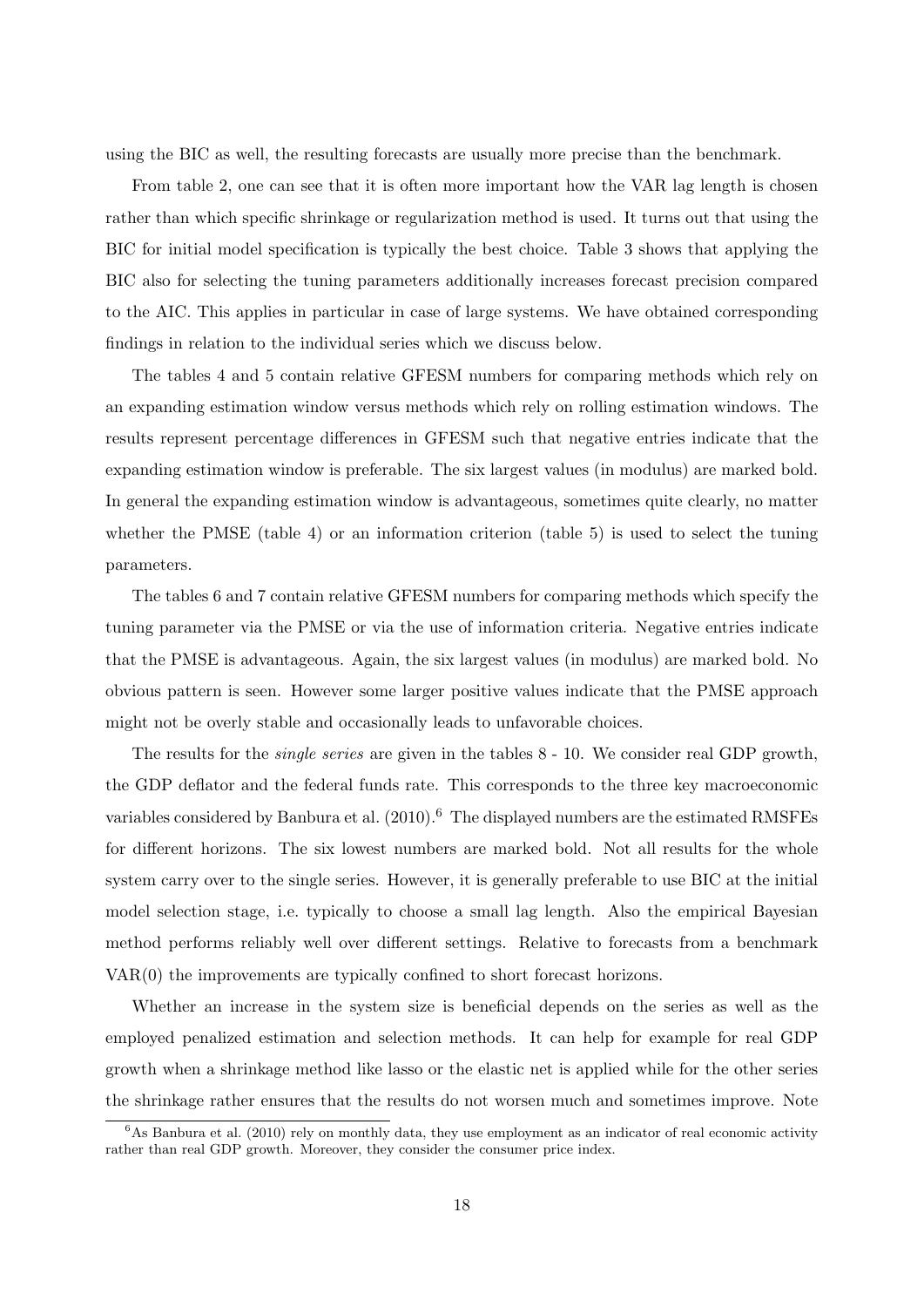that increasing the system size is, in relative terms, more beneficial at short forecast horizons than at longer horizons.

Generally, the improvement in forecast performance due to an increase of the system size are less pronounced in comparison to the Bayesian VAR set-up of Banbura et al. (2010). Yet, some results are rather similar. First, forecasts on a macroeconomic price index seem to profit the least when considering a medium-sized VAR with about 20 variables. Second, the reduction in the RMSFE for our Bayes methods regarding the federal funds rate observed when extending system IV  $(K = 7)$  to the larger VAR system V  $(K = 22)$  corresponds very well to the respective findings of Banbura et al. (2010) on their similar sized VARs. Note, however, that Banbura et al. (2010) use monthly data for a period that just runs until 2003.

Overall, we can derive the following three main results. First, it is most beneficial to use BIC for initial model specification and for deciding on the values for the tuning parameters. Indeed, model and tuning parameter specification is often more important than the issue of which selection or penalized regression method should be applied. The fact that BIC is preferred is an indication that using AIC may lead to an in-sample over-fit which is negatively correlated with out-of-sample forecast performance. Second, as an exception, the empirical Bayesian approach is relatively robust to different initial model specification methods. Third, the relative performance of the lasso approach (in combination with BIC) clearly improves with the size of the system. As a consequence, it is often the best approach for the large system V in terms of absolute forecast performance.

# 4 Conclusion

In this paper, we compared the forecasting performance of some traditional and some newly proposed selection and penalized regression methods for estimating small to medium-sized VARs. The comparison was conducted with quarterly US macroeconomic data. For this data set, we found that some specification choices such as the overall lag order can be more important than the choice of the estimation or selection method. That said, subset selection methods did not perform very well for our data sets, while the other methods yielded comparable forecasts. We also confirm the results in the previous literature that increasing the dimension of the VAR can be beneficial provided that some shrinkage is applied to account for the quickly increasing number of parameters.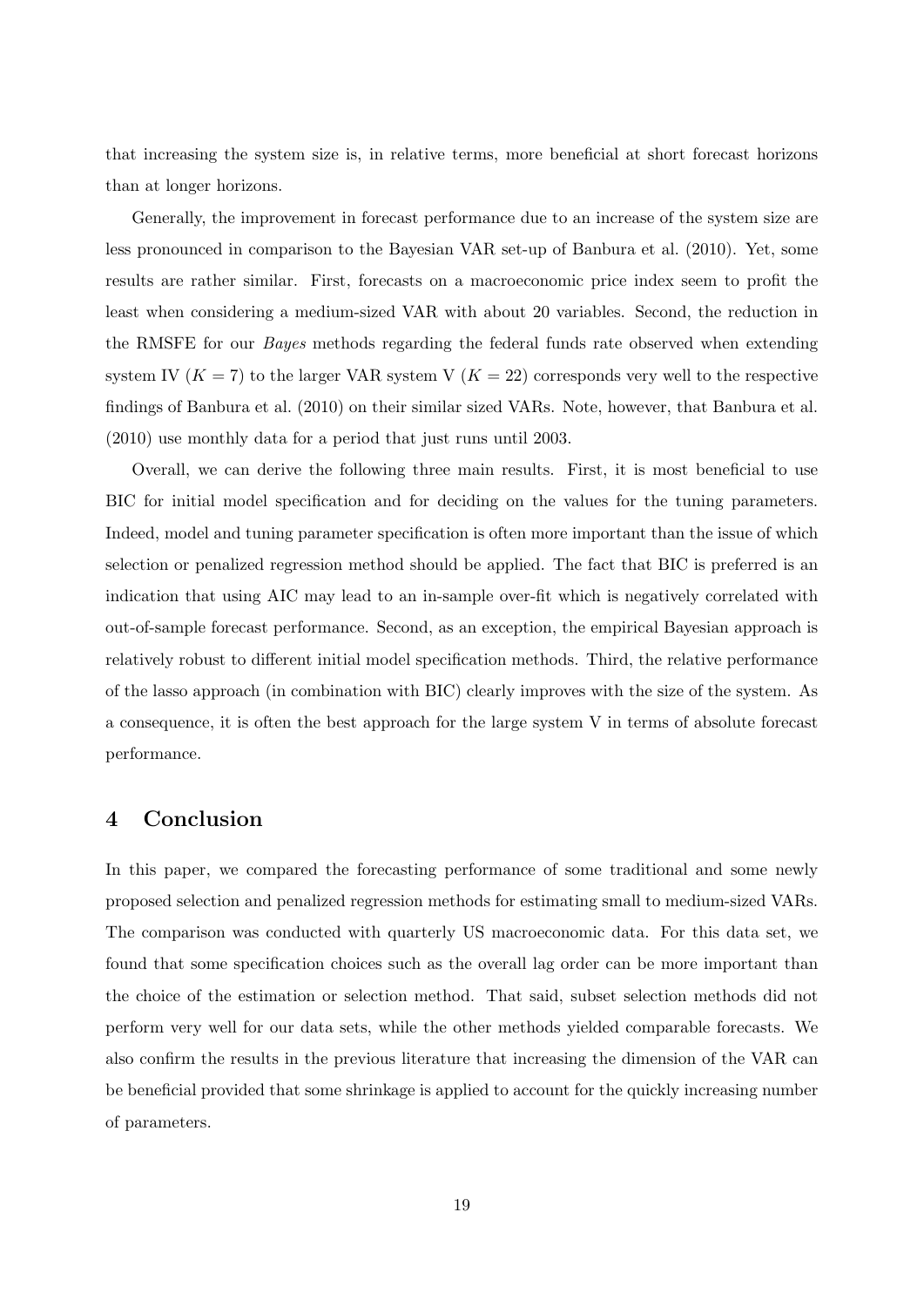# References

- Banbura, M., Giannone, D. & Reichlin, L. (2010), 'Large Bayesian vector auto regressions', Journal of Applied Econometrics 25, 71–92.
- Basu, S. & Michailidis, G. (2013), Estimation in high-dimensional vector autoregressive models, arXiv: 1311.4175v1. URL: http://arxiv.org/abs/1311.4175
- Bauwens, L., Koop, G., Korobilis, D. & Rombouts, J. V. (2015), 'The contribution of structural break models to forecasting macroeconomic series', Journal of Econometrics, forthcoming.
- Brüggemann, R. (2004), Model Reduction Methods for Vector Autoregressive Processes, Springer Verlag.
- Brüggemann, R. & Lüktepohl, H. (2001), *Econometric Studies: A Festschrift in Honour of* Joachim Frohn, LIT Verlag, chapter Lag Selection in subset VAR models with an application to a U.S. monetary system, pp. 107–128.
- Bühlmann, P. & van de Geer, S. (2011), Statistics for High-Dimensional Data: Methods, Theory and Applications, Springer Verlag: New York.
- Carriero, A., Clark, T. & Marcellino, M. (2015), 'Bayesian VARs: specification choices and forecast accuracy', Journal of Applied Econometrics 30, 46–73.
- Chen, K. (2011), Regularized multivariate stochastic regression, PhD thesis, University of Iowa.
- Clements, M. P. & Hendry, D. F. (1993), 'On the limitations of comparing mean squared forecast errors', Journal of Forecasting 12, 617–637.
- De Mol, C., Giannone, D. & Reichlin, L. (2008), 'Forecasting using a large number of predictors: Is bayesian shrinkage a valid alternative to principal components?', Journal of Econometrics 146(2), 318–328.
- Doan, T., Litterman, R. B. & Sims, C. A. (1983), Forecasting and conditional projection using realistic prior distributions, Technical Report 1202.
- Forni, M., Hallin, M., Lippi, M. & Reichlin, L. (2000), 'The generalized dynamic-factor model: Identification and estimation', *The Review of Economics and Statistics* 82(4), 540–554.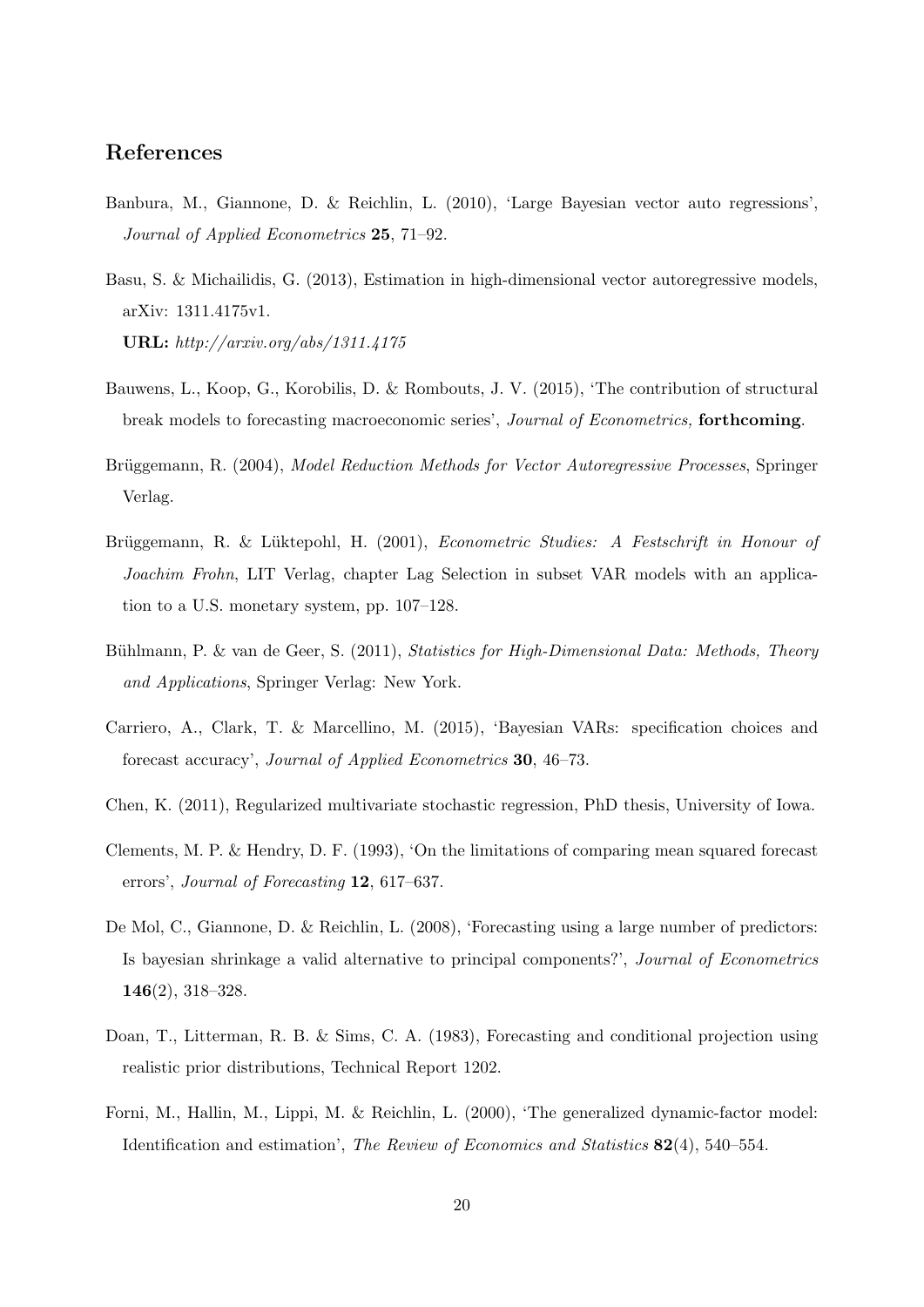- Forni, M., Hallin, M., Lippi, M. & Reichlin, L. (2004), 'The generalized dynamic factor model consistency and rates', Journal of Econometrics 119(2), 231–255.
- Friedman, J., Hastie, T. & Tibshirani, R. (2010), 'Regularization paths for generalized linear models via coordinate descent', Journal of Statistical Software 33(1), 1–22.
- Gefang, D. (2014), 'Bayesian doubly adaptive elastic-net lasso for VAR shrinkage', International Journal of Forecasting  $30(1)$ ,  $1 - 11$ .
- Geweke, J. (1977), The dynamic factor analysis of economic time series, in D. J. Aigner & A. S. Goldberger, eds, 'Latent Variables in Socio-Economic Models', North-Holland, Amsterdam.
- Giannone, D., Lenza, M. & Primiceri, G. E. (2015), 'Prior selection for vector autoregressions', The Review of Economics and Statistics 2(97), 436–451.
- Hendry, D. F. & Krolzig, H.-M. (2001), Automatic Econometric Model Selection, Timberlake Consultants Press.
- Hoerl, A. E. (1962), 'Application of ridge analysis to regression problems', Chemical Engineering Progress 58, 54–59.
- Hoerl, A. E. & Kennard, R. W. (1970), 'Ridge regression: Biased estimation for nonorthogonal problems', Technometrics  $12(1)$ , 55–67.
- Hoover, K. D. & Perez, S. J. (1999), 'Data mining reconsidered: encompassing and the generalto-specific approach to specification search', Econometrics Journal 2(2), 167–191.
- Hsu, N.-J., Hung, H.-L. & Chang, Y.-M. (2008), 'Subset selection for vector autoregressive processes using Lasso', *Computational Statistics & Data Analysis* 52, 3645–3657.
- Kock, A. B. (2012), On the oracle property of the adaptive lasso in stationary and nonstationary autoregressions, CREATES Research Papers 2012-05, School of Economics and Management, University of Aarhus.
- Kock, A. B. & Callot, L. A. (2014a), Oracle efficient estimation and forecasting with the adaptive lasso and the adaptive group lasso in vector autoregressions, in N. Haldrup, M. Meitz & P. Saikkonen, eds, 'Essays in Nonlinear Time Series Econometrics', Oxford University Press, chapter 10.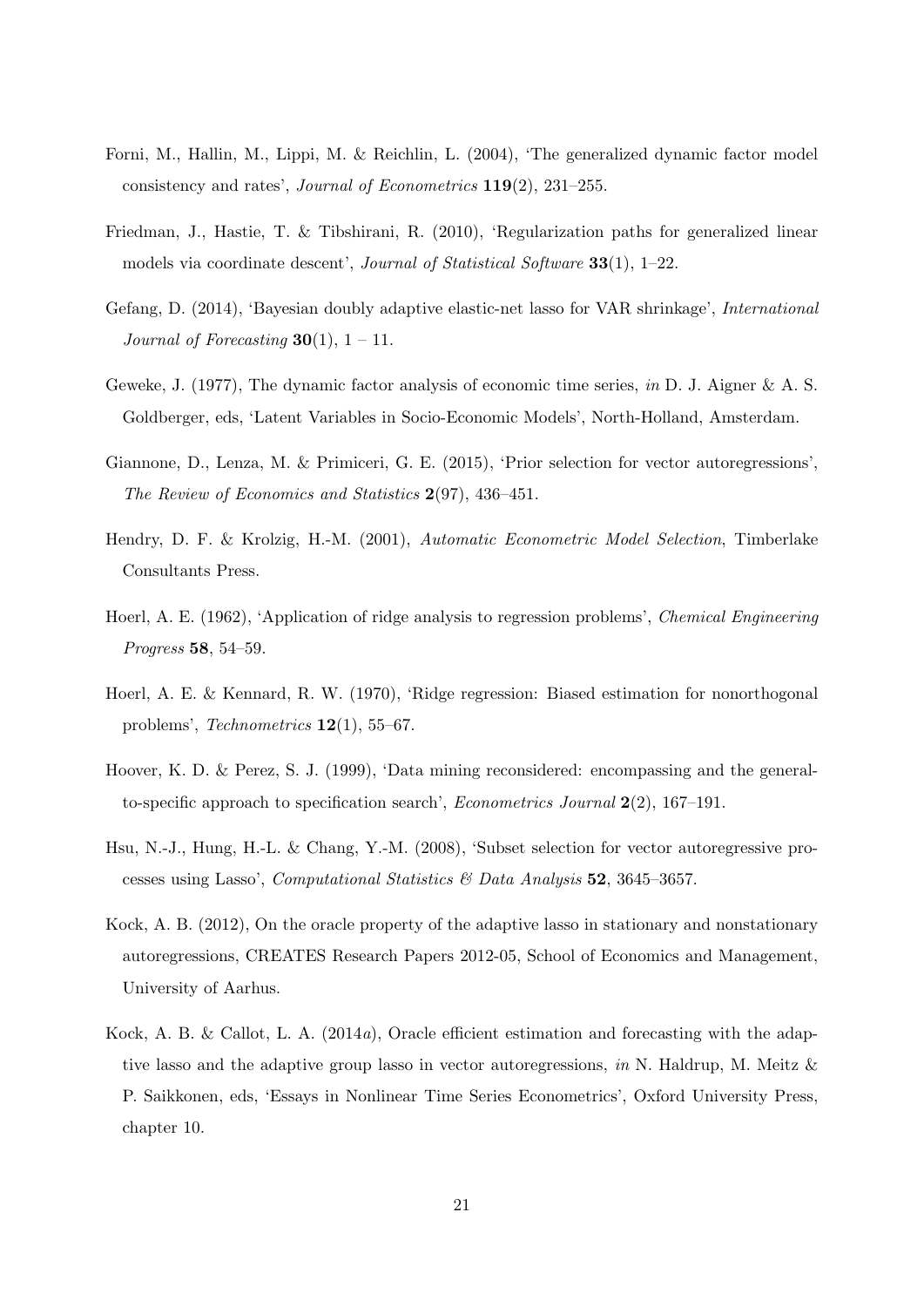Kock, A. B. & Callot, L. A.  $(2014b)$ , Oracle inequalities for high dimensional vector autoregressions, arXiv: 1311.0811v2.

URL: http://arxiv.org/abs/1311.0811

- Koop, G. & Korobilis, D. (2013), 'Large time-varying parameter VARs', Journal of Econometrics  $177(2)$ , 185-198.
- Litterman, R. B. (1986), 'Forecasting with Bayesian vector autoregressions-five years of experience', Journal of Business  $\mathcal C$  Economic Statistics 4(1), 25–38.
- Lütkepohl, H. (2005), New Introduction to Multiple Time Series Analysis, Berlin: Springer-Verlag.
- Medeiros, M. C. & Mendes, E. F. (2012), Estimating high-dimensional time series models, CRE-ATES Research Papers 2012-37, School of Economics and Management, University of Aarhus.
- Nardi, Y. & Rinaldo, A. (2011), 'Autoregressive process modeling via the Lasso procedure', Journal of Multivariate Analysis 102, 528–549.
- Nicholson, W., Matteson, D. & Bien, J. (2014), Structured regularization for large vector autoregressions. Cornell University.
- Savin, I. & Winker, P. (2012), Lasso-type and heuristic strategies in model selection and forecasting, Technical report, Jena Economic Research Papers 2012-055. URL: http://ssrn.com/abstract=2161793
- Song, S. & Bickel, P. J. (2011), Large vector auto regressions, Discussion Paper arXiv:1106.3915v1, University of California, Berkeley.
- Stock, J. H. & Watson, M. W. (2002a), 'Forecasting using principal components from a large number of predictors', Journal of the American Statistical Association 97, 1167–1179.
- Stock, J. H. & Watson, M. W. (2002b), 'Macroeconomic forecasting using diffusion indexes', Journal of Business & Economic Statistics  $20(2)$ , 147-62.
- Stock, J. H. & Watson, M. W. (2008), Forecasting in dynamic factor models subject to structural instability, in J. Castle & N. Shephard, eds, 'The Methodology and Practice of Econometrics, A Festschrift in Honour of Professor David F. Hendry', Oxford University Press, Oxford.
- Stock, J. H. & Watson, M. W. (2012), 'Generalized shrinkage methods for forecasting using many predictors', Journal of Business & Economic Statistics  $30(4)$ ,  $481-493$ .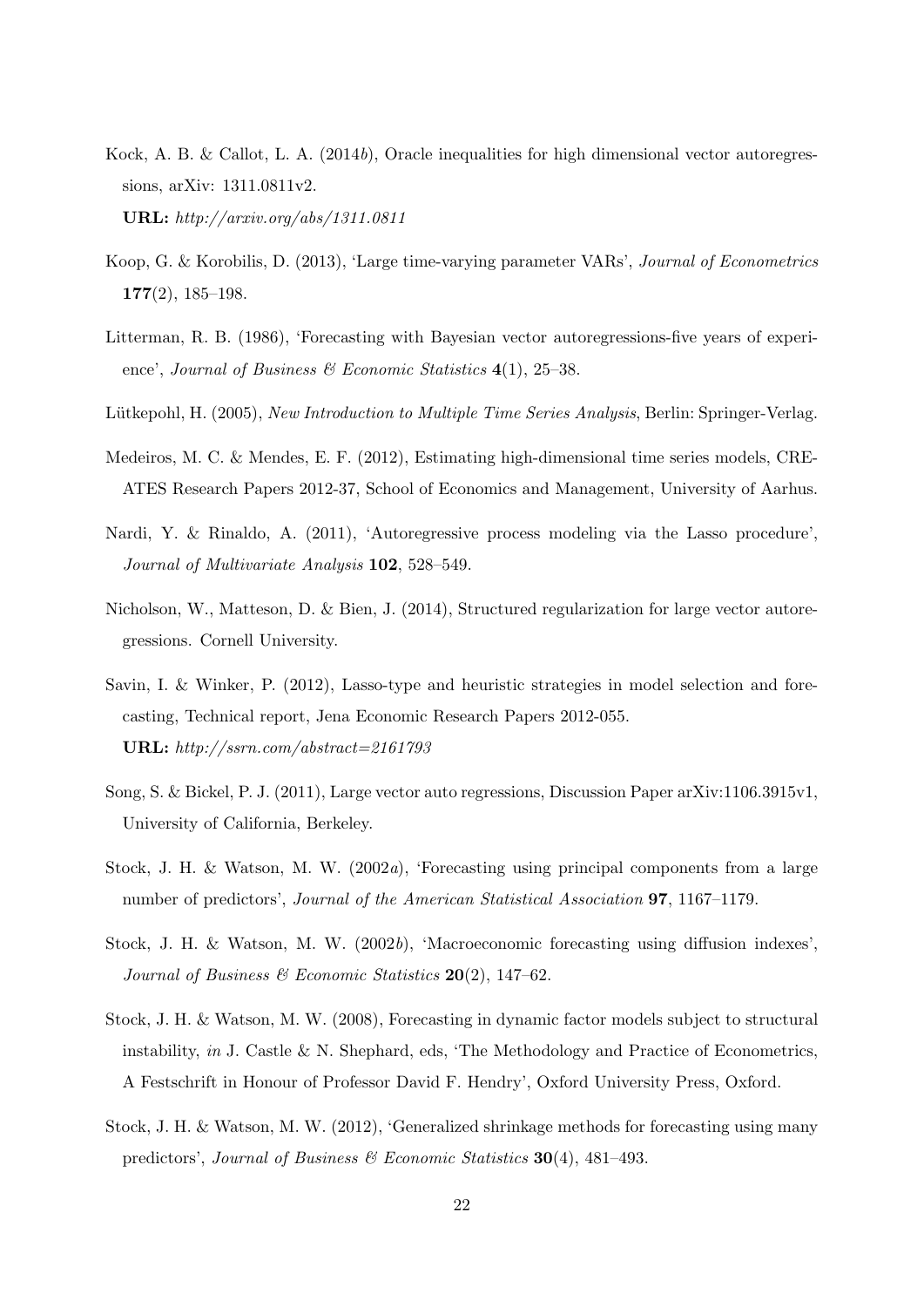- Tibshirani, R. (1996), 'Regression shrinkage and selection via the lasso', Journal of the Royal Statistical Society B  $58(1)$ , 267-288.
- Tibshirani, R. J. & Taylor, J. (2012), 'Degrees of freedom in Lasso problems', The Annals of Statistics 40(2), 1198–1232.
- Wang, H., Li, G. & Tsai, C.-L. (2007), 'Regression coefficient and autoregressive order shrinkage and selection via the lasso', Journal of the Royal Statistical Society Series B 69(1), 63-78.
- Zou, H. & Hastie, T. (2005), 'Regularization and variable selection via the elastic net', Journal of the Royal Statistical Society: Series B (Statistical Methodology) 67(2), 301–320.
- Zou, H., Hastie, T. & Tibshirani, R. (2007), 'On the "degrees of freedom" of lasso', Annals of Statistics 35(5), 21732192.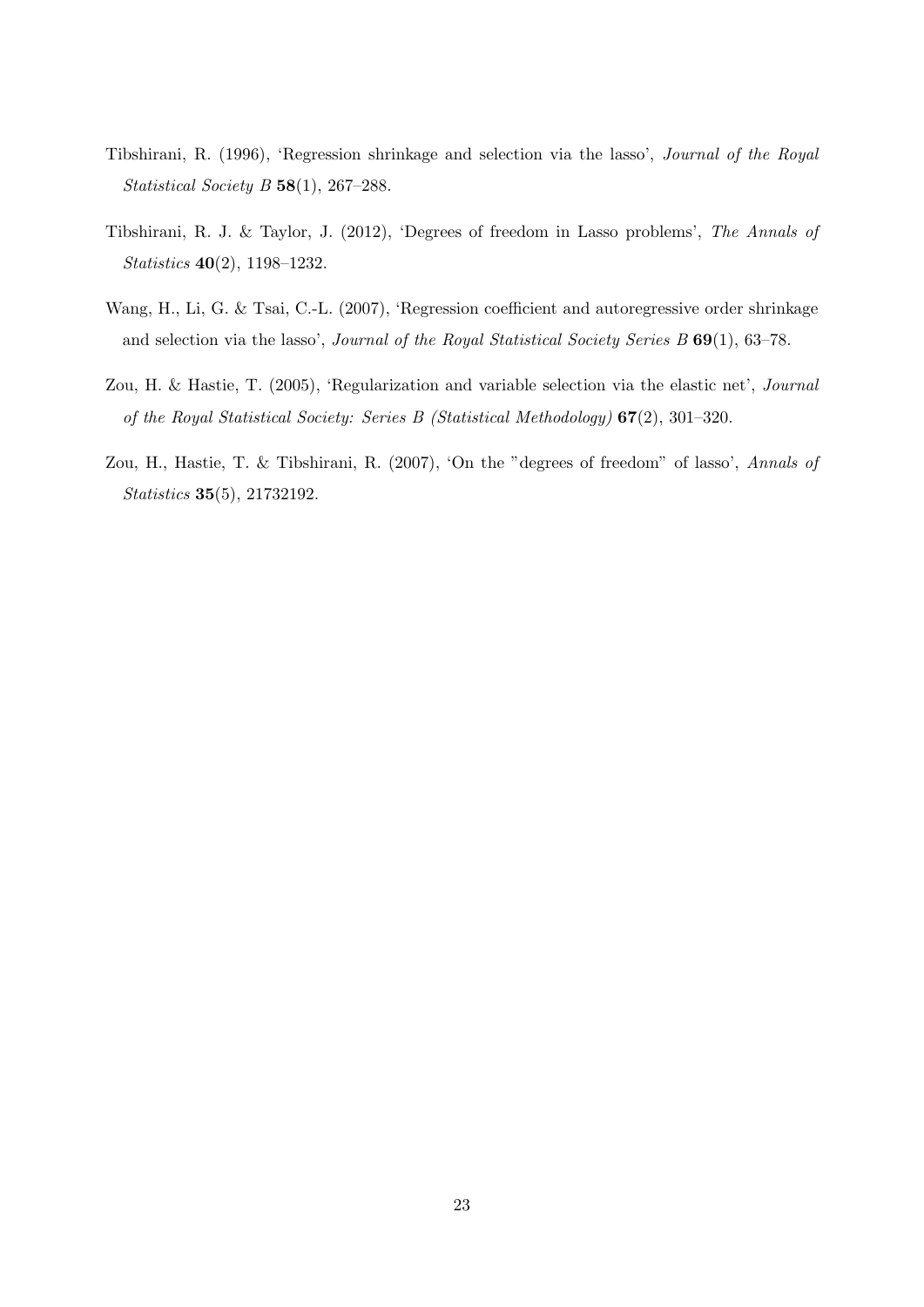# A Data

Denote by  $x_{kt}$  the raw variable and by  $y_{kt}$  the transformed variable taken in logarithms. The transformation codes (Tcode) are: 1 - no transformation (levels),  $y_{k,t} = x_{k,t}$ ; 2 - first difference,  $y_{k,t} = \Delta x_{k,t}$ ; 3 - second difference,  $y_{k,t} = \Delta^2 x_{k,t}$ ; 4 - logarithm,  $y_{k,t} = 400 \cdot \ln(x_{k,t})$ ; 5 - first difference of logarithm,  $y_{k,t} = 400 \cdot \Delta \ln(x_{k,t})$ ; 6 - second difference of logarithm,  $y_{k,t} = 400 \cdot \Delta \ln(x_{k,t})$  $\Delta^2 \ln(x_{k,t})$ . The transformations are taken from Koop & Korobilis (2013).

|                                    |                    |                 |                |              | System      |              |              |
|------------------------------------|--------------------|-----------------|----------------|--------------|-------------|--------------|--------------|
| Series                             | Series ID          | Tcode           | Ι              | $_{\rm II}$  | III         | IV           | V            |
| Real GDP                           | GDPC96             | $\overline{5}$  | $\mathbf x$    | $\mathbf x$  | X           | $\mathbf x$  | X            |
| GDP Deflator                       | <b>GDPDEF</b>      | 6               |                | $\mathbf{x}$ |             | $\mathbf x$  | $\mathbf x$  |
| Federal Funds Rate                 | <b>FEDFUNDS</b>    | $\overline{2}$  |                | $\mathbf{x}$ |             | $\mathbf{x}$ | X            |
| Real Consumption                   | PCECC96            | 5               | $\mathbf x$    |              | $\mathbf x$ | $\mathbf x$  | $\mathbf x$  |
| pReal Investment                   | GPDIC96            | 5               |                |              |             | $\mathbf x$  | $\mathbf x$  |
| Hours                              | <b>HOANBS</b>      | $\overline{5}$  |                |              |             | X            | X            |
| Real Wages                         | <b>COMPRNFB</b>    | $\overline{5}$  |                |              |             | $\mathbf x$  | $\mathbf x$  |
| <b>CPI</b>                         | CPIAUCSL           | 6               |                |              | X           |              |              |
| 3-Month Tbill                      | TB3MS              | $\overline{2}$  |                |              | X           |              |              |
| One year bond rate                 | GS <sub>5</sub>    | $\overline{2}$  |                |              |             |              | X            |
| Five years bond rate               | <b>GS10</b>        | $\overline{2}$  |                |              |             |              | X            |
| M <sub>2</sub> Money Stock         | M2SL               | $6\phantom{.}6$ |                |              |             |              | X            |
| $S\&P500$ Index                    | <b>SP500</b>       | 5               |                |              |             |              | $\mathbf x$  |
| ISM Manufacturing: Prices Index    | <b>NAPMPRI</b>     | 1               |                |              |             |              | $\mathbf x$  |
| Real Personal Income               | <b>RPI</b>         | $\overline{5}$  |                |              |             |              | $\mathbf x$  |
| <b>Industrial Production Index</b> | <b>INDPRO</b>      | $\overline{5}$  |                |              |             |              | X            |
| Civilian Unemployment Rate         | <b>UNRATE</b>      | $\overline{2}$  |                |              |             |              | X            |
| <b>Housing Starts</b>              | <b>HOUST</b>       | $\overline{4}$  |                |              |             |              | $\mathbf x$  |
| Producer Prixe Index               | PPIFCG             | 5               |                |              |             |              | X            |
| PCE Price Index                    | <b>PCECTPI</b>     | 6               |                |              |             |              | X            |
| Average Hourly Earnings            | CES3000000008      | 6               |                |              |             |              | X            |
| M1 Money Stock                     | M <sub>1</sub> SL  | 6               |                |              |             |              | $\mathbf{x}$ |
| Oilprice                           | <b>OILPRICE</b>    | $\overline{5}$  |                |              |             |              | X            |
| Real Gov. Consumption & Investment | GCEC <sub>96</sub> | $\overline{5}$  |                |              |             |              | $\mathbf X$  |
| $\rm K$                            |                    |                 | $\overline{2}$ | 3            | 4           | 7            | 22           |

Table 1: Data and Systems

Note: Description of the series used in the forecasting exercise. Series ID refers to the identification in the St. Louis' FRED database.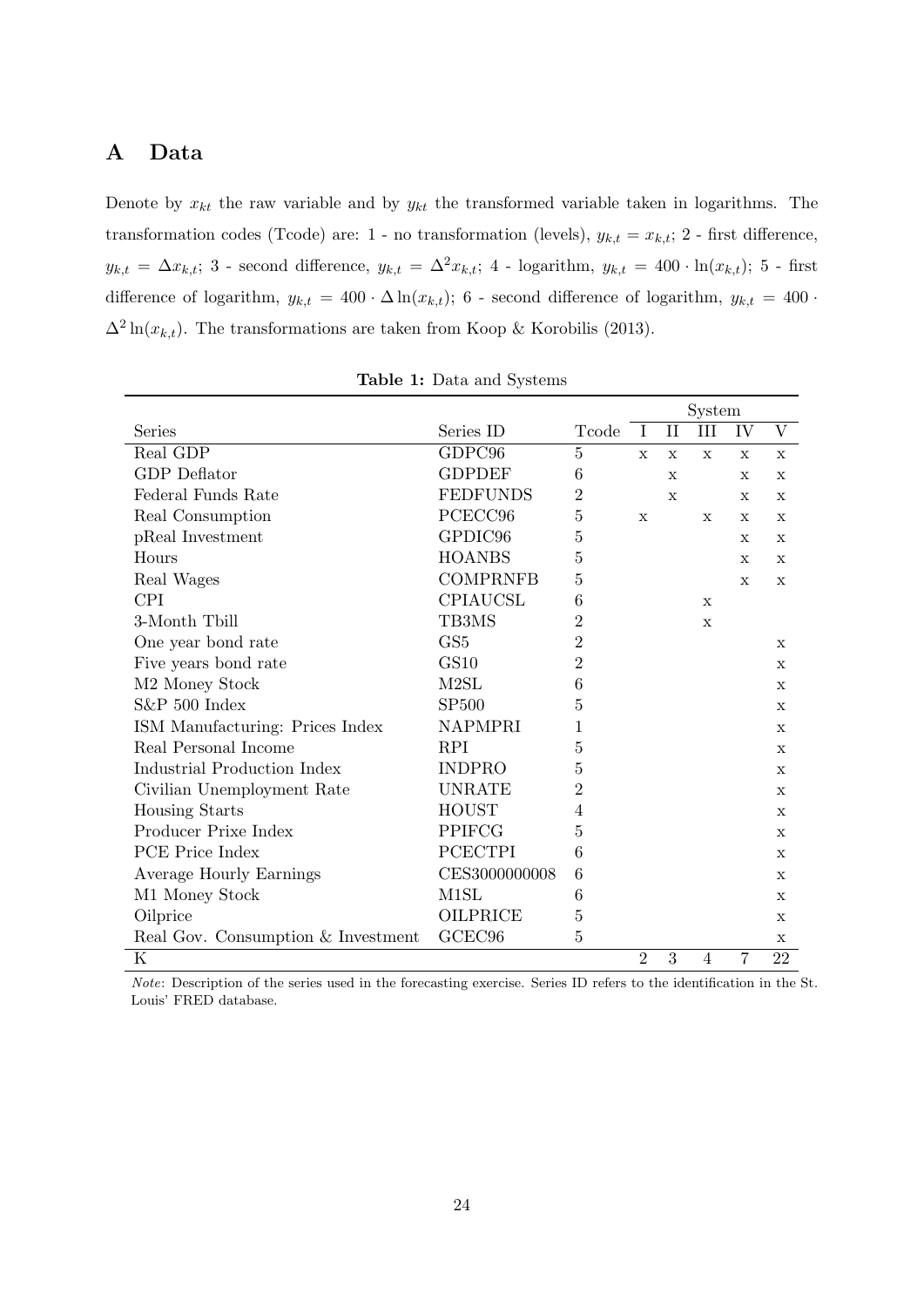# B Forecast Error Measures

# B.1 System Forecasts

|                      | <b>Table 2:</b> GFESM percentage differences relative to benchmark for expanding estimation window |  |  |  |  |
|----------------------|----------------------------------------------------------------------------------------------------|--|--|--|--|
| using predictive MSE |                                                                                                    |  |  |  |  |

| οг               |                            |                             |                |          |           |          |                         |
|------------------|----------------------------|-----------------------------|----------------|----------|-----------|----------|-------------------------|
| Method<br>System |                            |                             | $\overline{I}$ | $\rm II$ | $\rm III$ | IV       | $\overline{\mathrm{V}}$ |
| AIC              | $\mathop{\rm no}\nolimits$ |                             | $-0.05$        | 0.22     | $0.08\,$  | $0.03\,$ | $0.33\,$                |
| BIC              | no                         |                             | $-0.04$        | $-0.01$  | 0.01      | $-0.02$  | 0.01                    |
| Pmax             | Lasso SE                   |                             | $-0.04$        | 0.02     | 0.04      | 0.01     | $-0.02$                 |
| <b>AIC</b>       | Lasso SE                   |                             | $-0.04$        | $-0.01$  | $-0.01$   | $-0.02$  | $-0.01$                 |
| BIC              | Lasso SE                   |                             | $-0.03$        | $-0.04$  | $-0.01$   | $-0.01$  | $-0.03$                 |
| Pmax             | Lasso                      |                             | $-0.02$        | 0.05     | 0.06      | 0.00     | $-0.04$                 |
| AIC              | Lasso                      |                             | $-0.05$        | 0.05     | $0.04\,$  | $-0.02$  | $-0.04$                 |
| BIC              | Lasso                      |                             | $-0.03$        | $-0.01$  | 0.00      | $-0.03$  | $-0.05$                 |
| Pmax             | Elastic Net                |                             | $-0.02$        | 0.08     | 0.06      | $0.01\,$ | $-0.03$                 |
| AIC              | Elastic Net                |                             | $-0.05$        | 0.04     | 0.03      | $-0.03$  | $-0.03$                 |
| <b>BIC</b>       | Elastic Net                |                             | $-0.03$        | $-0.03$  | $-0.00$   | $-0.03$  | $-0.04$                 |
| Pmax             | $\rm RR$                   | all                         | 0.03           | 0.36     | 0.40      | 0.36     | 0.42                    |
| AIC              | $\rm RR$                   | $\operatorname{all}$        | $-0.05$        | 0.21     | $0.08\,$  | 0.02     | $0.29\,$                |
| BIC              | $\rm RR$                   | $\mathop{\rm all}\nolimits$ | $-0.04$        | $-0.01$  | $0.01\,$  | $-0.02$  | $0.01\,$                |
| AIC              | $\rm RR$                   | allbutdiag                  | $-0.05$        | 0.21     | $0.08\,$  | $0.02\,$ | $0.30\,$                |
| BIC              | $\rm RR$                   | allbutdiag                  | $-0.04$        | $-0.01$  | 0.01      | $-0.02$  | 0.01                    |
| Pmax             | <b>Bayes</b>               |                             | $-0.04$        | 0.01     | 0.01      | 0.02     | $-0.02$                 |
| AIC              | <b>Bayes</b>               |                             | $-0.05$        | $-0.01$  | $-0.01$   | $-0.02$  | $-0.01$                 |
| <b>BIC</b>       | <b>Bayes</b>               |                             | $-0.03$        | $-0.05$  | $-0.01$   | $-0.03$  | $-0.04$                 |
| Pmax             | AIC TopDown                |                             | 0.00           | 0.31     | $0.30\,$  | 0.21     | 0.33                    |
| AIC              | AIC TopDown                |                             | $-0.03$        | 0.22     | $0.08\,$  | 0.04     | 0.24                    |
| Pmax             | <b>BIC</b> TopDown         |                             | $-0.02$        | 0.16     | 0.14      | 0.14     | $0.14\,$                |
| BIC              | <b>BIC</b> TopDown         |                             | $-0.03$        | 0.01     | $-0.00$   | $-0.02$  | $-0.05$                 |
| AIC              | $\rm AIC$ $\rm TP$         |                             | $-0.04$        | 0.21     | 0.08      | 0.05     | 0.27                    |
| <b>BIC</b>       | <b>BIC TP</b>              |                             | $-0.03$        | 0.00     | $-0.00$   | $-0.02$  | $-0.04$                 |

*Note*: Relative performance is computed as  $(GFESM_i/GFESM_{BM}) - 1$ .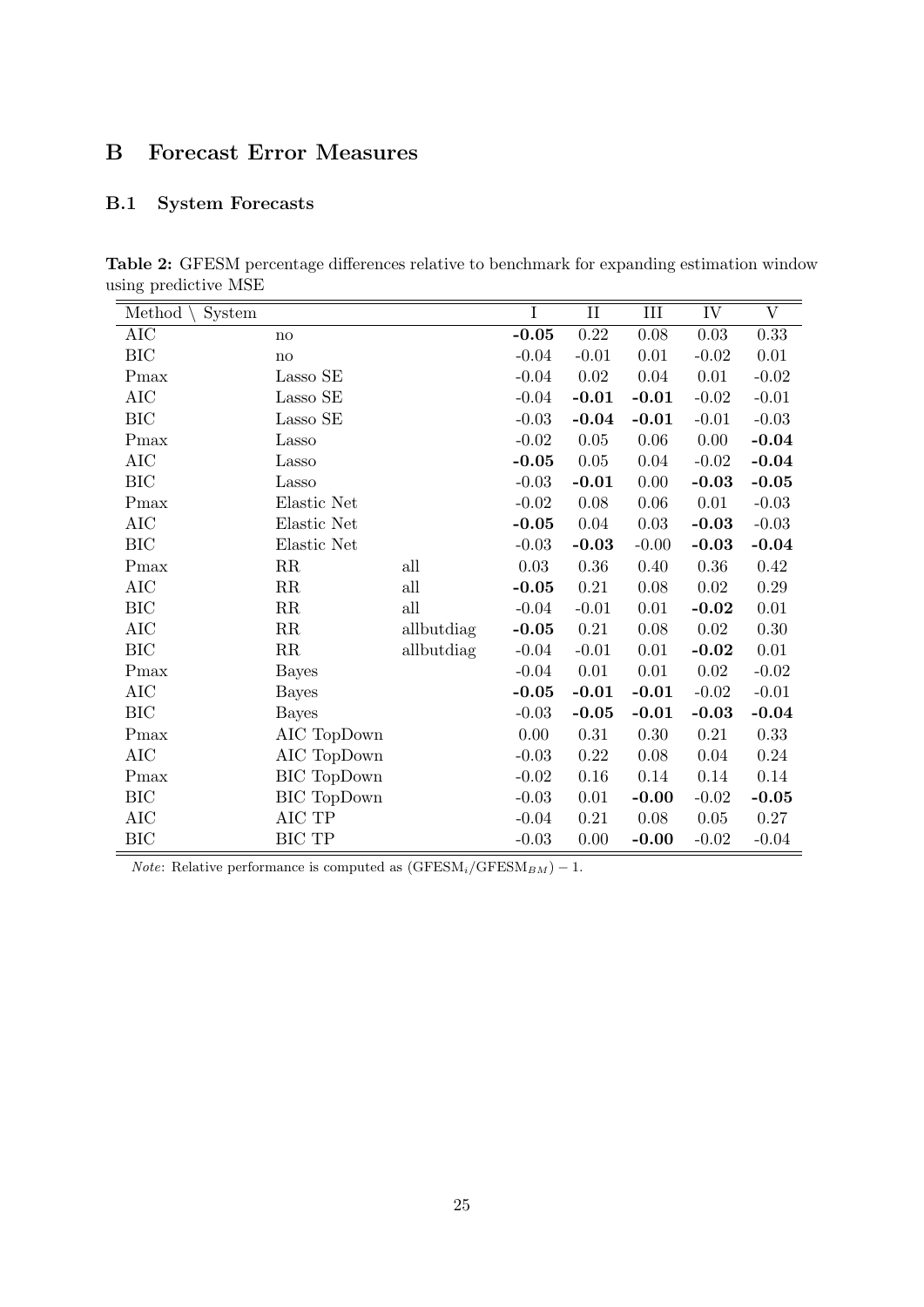| Method<br>System |                    |            | I       | $\rm II$ | III     | IV       | $\mathbf V$ |
|------------------|--------------------|------------|---------|----------|---------|----------|-------------|
| AIC              | no                 |            | $-0.05$ | $0.22\,$ | 0.08    | $0.03\,$ | 0.33        |
| <b>BIC</b>       | no                 |            | $-0.04$ | $-0.01$  | 0.01    | $-0.02$  | 0.01        |
| Pmax             | Lasso SE           |            | $-0.04$ | 0.00     | $-0.02$ | $-0.00$  | $-0.01$     |
| <b>AIC</b>       | Lasso SE           |            | $-0.05$ | 0.13     | 0.03    | 0.03     | 0.13        |
| <b>BIC</b>       | Lasso SE           |            | $-0.03$ | $-0.02$  | $-0.00$ | $-0.03$  | $-0.05$     |
| Pmax             | Lasso              |            | $-0.03$ | $-0.01$  | $-0.01$ | $-0.02$  | $-0.04$     |
| AIC              | Lasso              |            | $-0.05$ | 0.13     | 0.05    | 0.01     | 0.17        |
| BIC              | Lasso              |            | $-0.04$ | $-0.03$  | $-0.01$ | $-0.03$  | $-0.05$     |
| Pmax             | Elastic Net        |            | $-0.04$ | $-0.01$  | 0.00    | $-0.02$  | $-0.04$     |
| <b>AIC</b>       | Elastic Net        |            | $-0.05$ | 0.12     | 0.04    | $-0.01$  | 0.19        |
| <b>BIC</b>       | Elastic Net        |            | $-0.04$ | $-0.04$  | $-0.02$ | $-0.03$  | $-0.04$     |
| Pmax             | $_{\rm RR}$        | all        | $-0.02$ | $-0.00$  | 0.01    | $-0.01$  | 0.01        |
| <b>AIC</b>       | RR                 | all        | $-0.06$ | 0.11     | 0.05    | $-0.02$  | 0.22        |
| BIC              | RR                 | all        | $-0.04$ | $-0.04$  | $-0.02$ | $-0.03$  | $-0.01$     |
| AIC              | RR                 | allbutdiag | $-0.06$ | 0.11     | 0.04    | $-0.00$  | 0.17        |
| <b>BIC</b>       | RR                 | allbutdiag | $-0.04$ | $-0.06$  | $-0.01$ | $-0.04$  | $-0.07$     |
| Pmax             | <b>Bayes</b>       |            | $-0.03$ | $-0.05$  | $-0.03$ | $-0.02$  | $-0.05$     |
| AIC              | <b>Bayes</b>       |            | $-0.06$ | $0.05\,$ | 0.01    | $-0.01$  | 0.11        |
| <b>BIC</b>       | <b>Bayes</b>       |            | $-0.04$ | $-0.05$  | $-0.02$ | $-0.02$  | $-0.05$     |
| Pmax             | AIC TopDown        |            | 0.00    | 0.31     | 0.30    | 0.21     | 0.33        |
| AIC              | AIC TopDown        |            | $-0.03$ | 0.22     | 0.08    | 0.04     | 0.24        |
| Pmax             | <b>BIC</b> TopDown |            | $-0.02$ | 0.16     | 0.14    | 0.14     | 0.14        |
| <b>BIC</b>       | BIC TopDown        |            | $-0.03$ | 0.01     | $-0.00$ | $-0.02$  | $-0.05$     |
| <b>AIC</b>       | $\rm AIC$ $\rm TP$ |            | $-0.04$ | 0.21     | 0.08    | $0.05\,$ | 0.27        |
| BIC              | BIC TP             |            | $-0.03$ | 0.00     | $-0.00$ | $-0.02$  | $-0.04$     |

Table 3: GFESM percentage differences relative to benchmark for expanding estimation window using information criteria

*Note*: Relative performance is computed as  $(GFESM_i/GFESM_{BM}) - 1$ .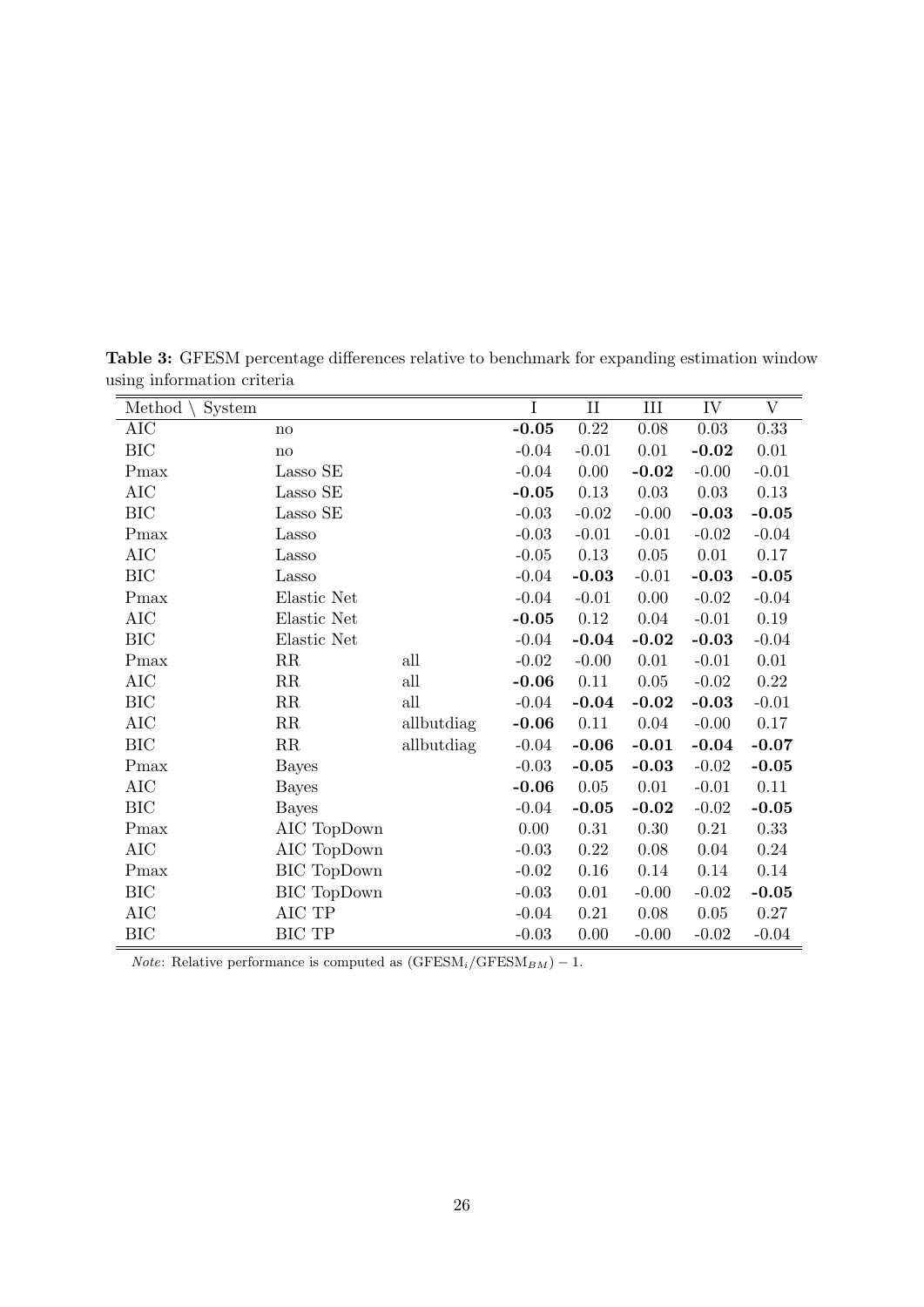# B.2 Specification Choices

| Method<br>System |                       |            | $\mathbf I$ | $\rm II$ | III     | IV      | $\rm{V}$ |
|------------------|-----------------------|------------|-------------|----------|---------|---------|----------|
| AIC              | no                    |            | $-0.02$     | $-0.02$  | $-0.07$ | $-0.13$ | $-0.29$  |
| <b>BIC</b>       | no                    |            | $-0.01$     | $-0.03$  | $-0.01$ | $-0.02$ | $-0.05$  |
| Pmax             | Lasso SE              |            | $-0.02$     | $-0.05$  | $-0.11$ | $-0.06$ | $-0.06$  |
| AIC              | Lasso SE              |            | $-0.01$     | $-0.00$  | $-0.04$ | $-0.03$ | $-0.05$  |
| <b>BIC</b>       | Lasso SE              |            | $-0.01$     | $-0.02$  | $-0.02$ | $-0.01$ | $-0.02$  |
| Pmax             | Lasso                 |            | $-0.00$     | $-0.02$  | $-0.02$ | $-0.01$ | $-0.01$  |
| AIC              | Lasso                 |            | $-0.01$     | 0.04     | $-0.01$ | $-0.01$ | $-0.01$  |
| <b>BIC</b>       | Lasso                 |            | $-0.00$     | $-0.02$  | 0.01    | $-0.01$ | $-0.01$  |
| Pmax             | Elastic Net           |            | $-0.01$     | $-0.00$  | $-0.00$ | $-0.02$ | $-0.02$  |
| AIC              | Elastic Net           |            | $-0.01$     | 0.04     | $-0.01$ | $-0.02$ | $-0.02$  |
| <b>BIC</b>       | Elastic Net           |            | $-0.00$     | $-0.01$  | 0.01    | $-0.01$ | $-0.02$  |
| Pmax             | RR                    | all        | $-0.04$     | $-0.05$  | $-0.12$ | $-0.16$ | $-0.19$  |
| AIC              | RR                    | all        | $-0.02$     | $-0.02$  | $-0.06$ | $-0.12$ | $-0.26$  |
| <b>BIC</b>       | RR                    | all        | $-0.01$     | $-0.03$  | $-0.01$ | $-0.02$ | $-0.05$  |
| AIC              | RR                    | allbutdiag | $-0.02$     | $-0.02$  | $-0.07$ | $-0.12$ | $-0.27$  |
| BIC              | RR                    | allbutdiag | $-0.01$     | $-0.03$  | $-0.01$ | $-0.02$ | $-0.05$  |
| Pmax             | Bayes                 |            | $-0.02$     | $-0.05$  | $-0.03$ | $-0.04$ | $-0.09$  |
| AIC              | Bayes                 |            | $-0.01$     | $-0.03$  | $-0.04$ | $-0.04$ | $-0.08$  |
| <b>BIC</b>       | <b>Bayes</b>          |            | $-0.01$     | $-0.03$  | 0.00    | $-0.01$ | $-0.02$  |
| Pmax             | AIC TopDown           |            | $-0.02$     | $-0.04$  | $-0.12$ | $-0.14$ | $-0.29$  |
| AIC              | AIC TopDown           |            | $-0.00$     | $-0.01$  | $-0.07$ | $-0.07$ | $-0.34$  |
| Pmax             | BIC TopDown           |            | 0.01        | $-0.07$  | $-0.14$ | $-0.07$ | $-0.31$  |
| <b>BIC</b>       | $\rm BIC$ Top<br>Down |            | $-0.04$     | $-0.04$  | $-0.04$ | $-0.02$ | $-0.03$  |
| AIC              | AIC TP                |            | 0.00        | $-0.03$  | $-0.08$ | $-0.07$ | $-0.35$  |
| BIC              | BIC TP                |            | $-0.03$     | $-0.04$  | $-0.03$ | $-0.01$ | $-0.03$  |

Table 4: GFESM percentage differences for expanding estimation windows (EEW) relative to rolling estimation windows (REW) using predictive MSE

 $Note:$  Relative performance is computed as  $(\mathrm{GFESM}_{EEW}/\mathrm{GFESM}_{REV}) - 1.$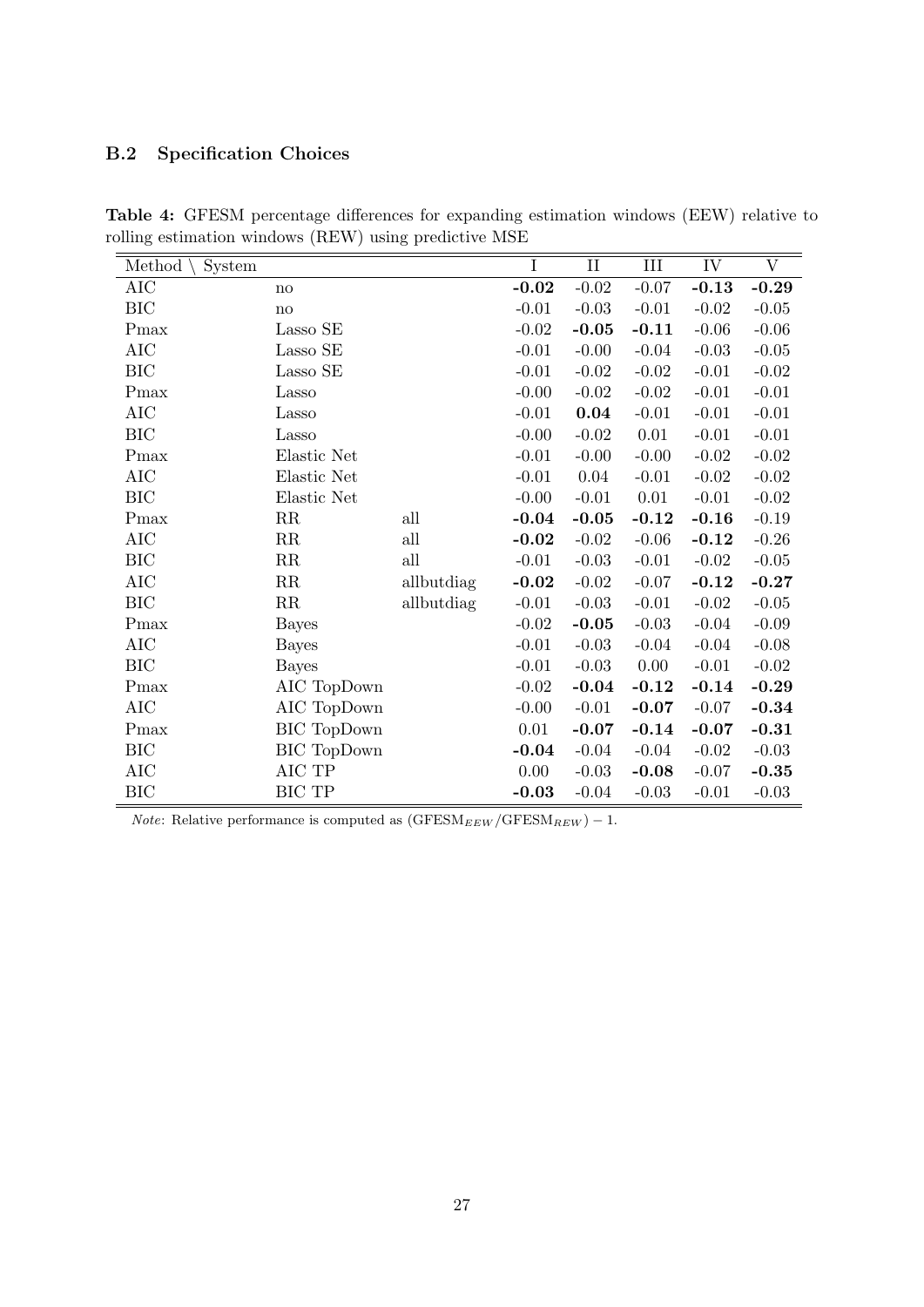| Method<br>System |                    |            | I        | $\rm II$ | III      | IV      | V       |
|------------------|--------------------|------------|----------|----------|----------|---------|---------|
| <b>AIC</b>       | no                 |            | $-0.02$  | $-0.02$  | $-0.07$  | $-0.13$ | $-0.29$ |
| BIC              | no                 |            | $-0.01$  | $-0.03$  | $-0.01$  | $-0.02$ | $-0.05$ |
| Pmax             | Lasso SE           |            | $-0.02$  | $-0.03$  | $-0.06$  | $-0.01$ | $-0.01$ |
| AIC              | Lasso SE           |            | $-0.01$  | 0.03     | $-0.04$  | $-0.04$ | $-0.30$ |
| <b>BIC</b>       | Lasso SE           |            | $-0.01$  | $-0.01$  | $-0.00$  | $-0.02$ | $-0.01$ |
| Pmax             | Lasso              |            | $0.01\,$ | $-0.01$  | $0.00\,$ | 0.00    | $-0.01$ |
| AIC              | Lasso              |            | $-0.00$  | $-0.00$  | $-0.04$  | $-0.06$ | $-0.34$ |
| <b>BIC</b>       | Lasso              |            | $-0.02$  | $-0.03$  | $-0.01$  | $-0.01$ | $-0.01$ |
| Pmax             | Elastic Net        |            | $0.00\,$ | $-0.02$  | $0.01\,$ | 0.01    | $-0.01$ |
| AIC              | Elastic Net        |            | $-0.00$  | 0.00     | $-0.05$  | $-0.06$ | $-0.32$ |
| BIC              | Elastic Net        |            | $-0.01$  | $-0.02$  | $-0.01$  | $-0.00$ | $-0.00$ |
| Pmax             | $\rm RR$           | all        | 0.01     | 0.00     | 0.01     | $-0.00$ | $-0.03$ |
| AIC              | RR                 | all        | $-0.01$  | $-0.00$  | $-0.04$  | $-0.06$ | $-0.30$ |
| BIC              | RR                 | all        | $-0.01$  | $-0.02$  | $-0.01$  | $-0.00$ | $-0.00$ |
| AIC              | RR                 | allbutdiag | $-0.02$  | $-0.01$  | $-0.06$  | $-0.06$ | $-0.33$ |
| BIC              | RR                 | allbutdiag | $-0.01$  | $-0.03$  | $-0.01$  | $-0.01$ | $-0.00$ |
| Pmax             | <b>Bayes</b>       |            | 0.01     | $-0.01$  | $-0.01$  | 0.00    | $-0.04$ |
| AIC              | <b>Bayes</b>       |            | $-0.01$  | $-0.01$  | $-0.05$  | $-0.05$ | $-0.32$ |
| BIC              | <b>Bayes</b>       |            | $-0.01$  | $-0.03$  | $-0.01$  | $-0.00$ | $-0.01$ |
| Pmax             | AIC TopDown        |            | $-0.02$  | $-0.04$  | $-0.12$  | $-0.14$ | $-0.29$ |
| AIC              | AIC TopDown        |            | $-0.00$  | $-0.01$  | $-0.07$  | $-0.07$ | $-0.34$ |
| Pmax             | <b>BIC</b> TopDown |            | $0.01\,$ | $-0.07$  | $-0.14$  | $-0.07$ | $-0.31$ |
| BIC              | <b>BIC</b> TopDown |            | $-0.04$  | $-0.04$  | $-0.04$  | $-0.02$ | $-0.03$ |
| <b>AIC</b>       | AIC TP             |            | $0.00\,$ | $-0.03$  | $-0.08$  | $-0.07$ | $-0.35$ |
| <b>BIC</b>       | <b>BIC TP</b>      |            | $-0.03$  | $-0.04$  | $-0.03$  | $-0.01$ | $-0.03$ |

Table 5: GFESM percentage differences for expanding estimation windows (EEW) relative to rolling estimation windows (REW) using information criteria

*Note*: Relative performance is computed as  $(GFESM_{EEW}/GFESM_{REW}) - 1$ .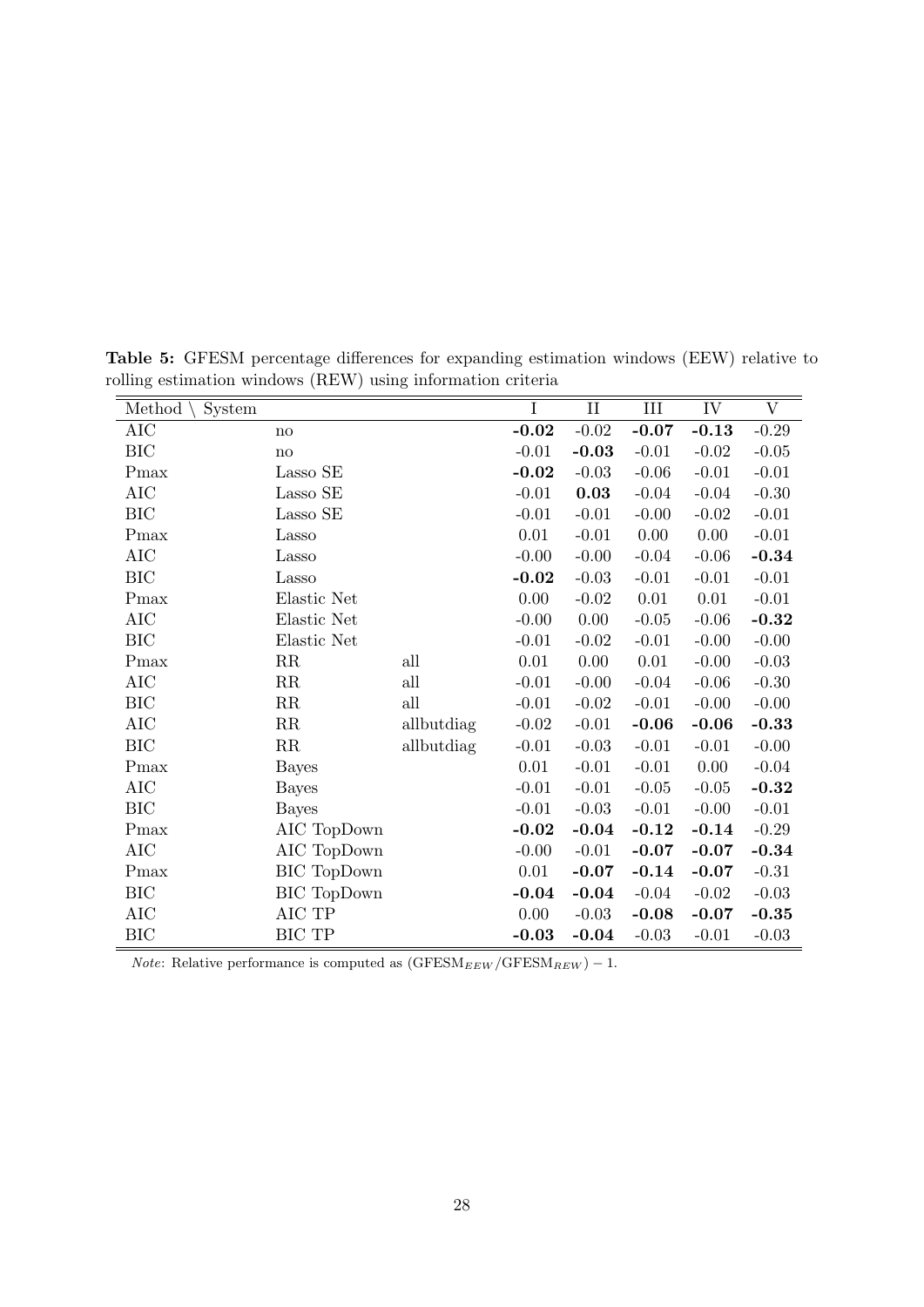| Method<br>System |             |            | I       | $\rm II$ | III     | IV      | V       |
|------------------|-------------|------------|---------|----------|---------|---------|---------|
| Pmax             | Lasso SE    |            | 0.00    | 0.02     | 0.07    | 0.01    | $-0.01$ |
| AIC              | Lasso SE    |            | 0.01    | $-0.13$  | $-0.04$ | $-0.04$ | $-0.12$ |
| BIC              | Lasso SE    |            | 0.00    | $-0.02$  | $-0.01$ | 0.02    | 0.02    |
| Pmax             | Lasso       |            | 0.02    | 0.06     | 0.07    | 0.02    | $-0.00$ |
| AIC              | Lasso       |            | 0.00    | $-0.07$  | $-0.02$ | $-0.03$ | $-0.18$ |
| BIC              | Lasso       |            | 0.01    | 0.02     | 0.02    | 0.00    | 0.00    |
| Pmax             | Elastic Net |            | 0.02    | 0.09     | 0.05    | 0.03    | 0.00    |
| AIC              | Elastic Net |            | 0.00    | $-0.07$  | $-0.01$ | $-0.02$ | $-0.19$ |
| <b>BIC</b>       | Elastic Net |            | 0.01    | 0.01     | 0.02    | $-0.00$ | 0.00    |
| Pmax             | $_{\rm RR}$ | all        | 0.05    | 0.36     | 0.38    | 0.37    | 0.40    |
| AIC              | $_{\rm RR}$ | all        | 0.00    | 0.09     | 0.03    | 0.04    | 0.06    |
| <b>BIC</b>       | RR          | all        | $-0.00$ | 0.03     | 0.03    | 0.01    | 0.02    |
| <b>AIC</b>       | $_{\rm RR}$ | allbutdiag | 0.00    | 0.09     | 0.03    | 0.02    | 0.11    |
| <b>BIC</b>       | RR          | allbutdiag | 0.00    | 0.05     | 0.02    | 0.01    | 0.08    |
| Pmax             | Bayes       |            | $-0.01$ | 0.07     | 0.05    | 0.04    | 0.03    |
| AIC              | Bayes       |            | 0.01    | $-0.06$  | $-0.03$ | $-0.01$ | $-0.10$ |
| BIC              | Bayes       |            | 0.00    | 0.00     | 0.02    | $-0.01$ | 0.01    |

Table 6: GFESM percentage differences for predictive MSE (PMSE) relative to information criteria (IC) using expanding estimation windows

*Note*: Relative performance is computed as  $(GFESM_{PMSE}/GFESM_{IC}) - 1$ .

Table 7: GFESM percentage differences for predictive MSE (PMSE) relative to information criteria (IC) using rolling estimation windows

| Method<br>System |              |            | $\mathbf I$ | $\mathbf{I}$ | III     | IV      | V       |
|------------------|--------------|------------|-------------|--------------|---------|---------|---------|
| Pmax             | Lasso SE     |            | $-0.00$     | 0.03         | 0.14    | 0.07    | 0.05    |
| AIC              | Lasso SE     |            | 0.01        | $-0.09$      | $-0.05$ | $-0.06$ | $-0.35$ |
| ВIС              | Lasso SE     |            | 0.00        | $-0.01$      | 0.00    | 0.01    | 0.03    |
| Pmax             | Lasso        |            | 0.03        | 0.07         | 0.09    | 0.04    | 0.00    |
| AIC              | Lasso        |            | 0.01        | $-0.11$      | $-0.04$ | $-0.08$ | $-0.45$ |
| <b>BIC</b>       | Lasso        |            | $-0.01$     | 0.01         | $-0.00$ | $-0.00$ | 0.00    |
| Pmax             | Elastic Net  |            | 0.03        | 0.08         | 0.07    | 0.06    | 0.02    |
| AIC              | Elastic Net  |            | 0.01        | $-0.10$      | $-0.06$ | $-0.07$ | $-0.44$ |
| <b>BIC</b>       | Elastic Net  |            | $-0.00$     | $-0.00$      | $-0.00$ | 0.01    | 0.02    |
| Pmax             | $_{\rm RR}$  | all        | 0.10        | 0.43         | 0.58    | 0.63    | 0.67    |
| AIC              | RR           | all        | 0.01        | 0.10         | 0.05    | 0.11    | 0.00    |
| <b>BIC</b>       | RR           | all        | 0.00        | 0.05         | 0.02    | 0.03    | 0.06    |
| AIC              | RR           | allbutdiag | 0.01        | 0.10         | 0.04    | 0.09    | 0.00    |
| <b>BIC</b>       | RR           | allbutdiag | 0.00        | 0.06         | 0.01    | 0.03    | 0.13    |
| Pmax             | <b>Bayes</b> |            | 0.02        | 0.12         | 0.06    | 0.08    | 0.09    |
| AIC              | Bayes        |            | 0.01        | $-0.05$      | $-0.04$ | $-0.03$ | $-0.34$ |
| <b>BIC</b>       | <b>Bayes</b> |            | $-0.00$     | 0.01         | 0.00    | 0.00    | 0.02    |

*Note*: Relative performance is computed as  $(GFESM_{PMSE}/GFESM_{IC}) - 1$ .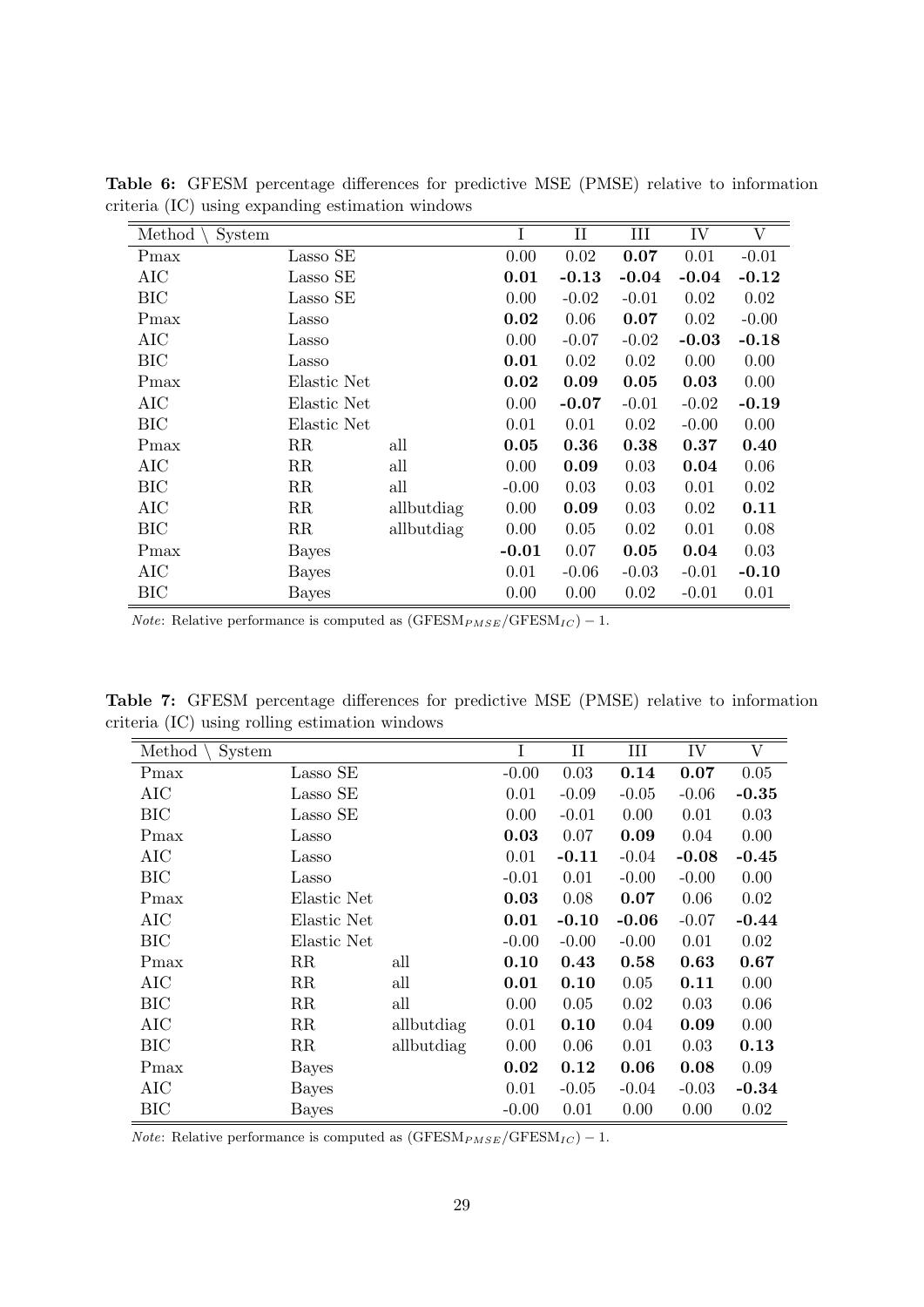|                 |                         |             |                |          |                |            |            |             |                                           |   |   |   |            |                                                                                                                                                                                        |  |  |  |  | ។ ជន ក្នុងបានបានបានបានបង្កាត់ ក្នុងបានបានបាន<br>។ ជន ក្នុងបានបានបានបានបានបានបានបានបានបានបានបា<br>។ ជន ក្នុងបានបានបានបានបានបានបានបានបានបានបា                                                     |
|-----------------|-------------------------|-------------|----------------|----------|----------------|------------|------------|-------------|-------------------------------------------|---|---|---|------------|----------------------------------------------------------------------------------------------------------------------------------------------------------------------------------------|--|--|--|--|-------------------------------------------------------------------------------------------------------------------------------------------------------------------------------------------------|
|                 |                         |             |                |          |                |            |            |             |                                           |   |   |   |            |                                                                                                                                                                                        |  |  |  |  |                                                                                                                                                                                                 |
|                 |                         |             |                |          |                |            |            |             |                                           |   |   |   |            |                                                                                                                                                                                        |  |  |  |  |                                                                                                                                                                                                 |
|                 |                         |             |                |          |                |            |            |             |                                           |   |   |   |            |                                                                                                                                                                                        |  |  |  |  |                                                                                                                                                                                                 |
|                 |                         |             |                |          |                |            |            |             |                                           |   |   |   |            |                                                                                                                                                                                        |  |  |  |  |                                                                                                                                                                                                 |
|                 |                         |             |                |          |                |            |            |             |                                           |   |   |   |            |                                                                                                                                                                                        |  |  |  |  | ្ត និង<br>ប្រុង អ្នក មានក្នុង ក្នុង ក្នុង ក្នុង ក្នុង ក្នុង ក្នុង ក្នុង ក្នុង<br>ប្រុង ក្នុង ក្នុង ក្នុង ក្នុង ក្នុង ក្នុង ក្នុង ក្នុង ក្នុង ក្នុង ក្នុង ក្នុង ក្នុង ក្នុង ក្នុង ក្នុង ក្នុង ក្ |
|                 |                         |             |                |          |                |            |            |             |                                           |   |   |   |            |                                                                                                                                                                                        |  |  |  |  |                                                                                                                                                                                                 |
|                 |                         |             |                |          |                |            |            |             |                                           |   |   |   |            |                                                                                                                                                                                        |  |  |  |  |                                                                                                                                                                                                 |
|                 |                         |             |                |          |                |            |            |             |                                           |   |   |   |            |                                                                                                                                                                                        |  |  |  |  |                                                                                                                                                                                                 |
|                 |                         |             |                |          |                |            |            |             |                                           |   |   |   |            |                                                                                                                                                                                        |  |  |  |  |                                                                                                                                                                                                 |
|                 |                         |             |                |          |                |            |            |             |                                           |   |   |   |            |                                                                                                                                                                                        |  |  |  |  |                                                                                                                                                                                                 |
|                 |                         |             |                |          |                |            |            |             |                                           | 긍 | 긍 | 급 | allbutdiag | allbutdiag                                                                                                                                                                             |  |  |  |  |                                                                                                                                                                                                 |
| Method \Horizon | $\overline{\mathbf{n}}$ | $\rm ^{10}$ | $\rm Lasso$ SE | Lasso SE | $\rm Lasso$ SE | $\rm Laso$ | $\rm Laso$ | $\rm Lasso$ | Elastic Net<br>Elastic Net<br>Elastic Net |   |   |   |            | $\begin{array}{ll} \text{RR} \\ \text{RR} \\ \text{RR} \\ \text{RR} \\ \text{Bayes} \\ \text{Bayes} \\ \text{Bayes} \\ \text{Bayes} \\ \text{Bayes} \\ \text{AlC TopDown} \end{array}$ |  |  |  |  | AIC TopDown<br>BIC TopDown<br>BIC TopDown<br>AIC TP<br>BIC TP                                                                                                                                   |
|                 |                         | AIC<br>BIC  |                |          |                |            |            |             |                                           |   |   |   |            |                                                                                                                                                                                        |  |  |  |  |                                                                                                                                                                                                 |

 $\ddot{\cdot}$  $\ddot{ }$  $\epsilon$  $\frac{1}{2}$  $1$   $CDD$ DATOTE C  $\dot{\circ}$  $T_{\rm ch}$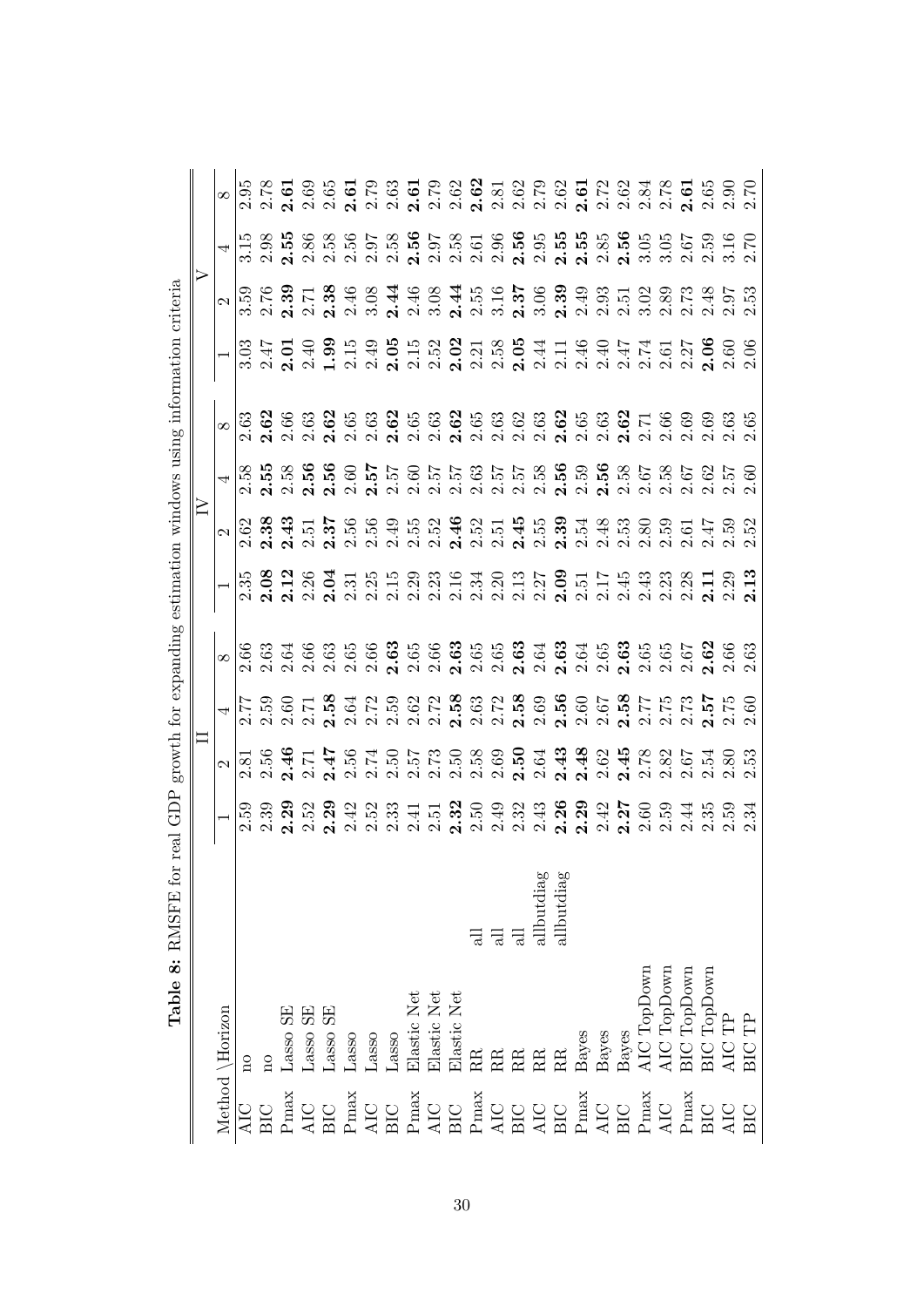| Method \Horizon                                               |            |  |                                                                                                                                                                                                                                                                                                                     |  |  |  |                                                                                                                                                                                                                                   |          |
|---------------------------------------------------------------|------------|--|---------------------------------------------------------------------------------------------------------------------------------------------------------------------------------------------------------------------------------------------------------------------------------------------------------------------|--|--|--|-----------------------------------------------------------------------------------------------------------------------------------------------------------------------------------------------------------------------------------|----------|
| $\overline{\mathrm{n}}$                                       |            |  |                                                                                                                                                                                                                                                                                                                     |  |  |  |                                                                                                                                                                                                                                   |          |
| $\overline{n}$                                                |            |  |                                                                                                                                                                                                                                                                                                                     |  |  |  |                                                                                                                                                                                                                                   |          |
| Lasso SE                                                      |            |  |                                                                                                                                                                                                                                                                                                                     |  |  |  |                                                                                                                                                                                                                                   |          |
| Lasso SE                                                      |            |  |                                                                                                                                                                                                                                                                                                                     |  |  |  |                                                                                                                                                                                                                                   |          |
| Lasso SE                                                      |            |  |                                                                                                                                                                                                                                                                                                                     |  |  |  |                                                                                                                                                                                                                                   |          |
| Lasso                                                         |            |  |                                                                                                                                                                                                                                                                                                                     |  |  |  |                                                                                                                                                                                                                                   |          |
| $\rm Lasso$                                                   |            |  |                                                                                                                                                                                                                                                                                                                     |  |  |  |                                                                                                                                                                                                                                   |          |
| Lasso                                                         |            |  |                                                                                                                                                                                                                                                                                                                     |  |  |  |                                                                                                                                                                                                                                   |          |
| Elastic Net                                                   |            |  |                                                                                                                                                                                                                                                                                                                     |  |  |  |                                                                                                                                                                                                                                   |          |
| Elastic Net                                                   |            |  |                                                                                                                                                                                                                                                                                                                     |  |  |  |                                                                                                                                                                                                                                   |          |
| Elastic Net                                                   |            |  |                                                                                                                                                                                                                                                                                                                     |  |  |  |                                                                                                                                                                                                                                   |          |
|                                                               | 급          |  |                                                                                                                                                                                                                                                                                                                     |  |  |  |                                                                                                                                                                                                                                   |          |
|                                                               | 급          |  |                                                                                                                                                                                                                                                                                                                     |  |  |  |                                                                                                                                                                                                                                   |          |
| EEEEEE                                                        | 듾          |  | $\infty$  <br>$\frac{1}{11}$ $\frac{1}{11}$ $\frac{1}{11}$ $\frac{1}{11}$ $\frac{1}{11}$ $\frac{1}{11}$ $\frac{1}{11}$ $\frac{1}{11}$ $\frac{1}{11}$ $\frac{1}{11}$ $\frac{1}{11}$ $\frac{1}{11}$ $\frac{1}{11}$ $\frac{1}{11}$ $\frac{1}{11}$ $\frac{1}{11}$ $\frac{1}{11}$ $\frac{1}{11}$ $\frac{1}{11}$ $\frac{$ |  |  |  | The second control and the second second and the second second second second second second second second second<br>The second second second second second second second second second second second second second second second s | $\infty$ |
|                                                               | allbutdiag |  |                                                                                                                                                                                                                                                                                                                     |  |  |  |                                                                                                                                                                                                                                   |          |
|                                                               | allbutdiag |  |                                                                                                                                                                                                                                                                                                                     |  |  |  |                                                                                                                                                                                                                                   |          |
|                                                               |            |  |                                                                                                                                                                                                                                                                                                                     |  |  |  |                                                                                                                                                                                                                                   |          |
| Bayes<br>Bayes<br>Bayes                                       |            |  |                                                                                                                                                                                                                                                                                                                     |  |  |  |                                                                                                                                                                                                                                   |          |
|                                                               |            |  |                                                                                                                                                                                                                                                                                                                     |  |  |  |                                                                                                                                                                                                                                   |          |
| AIC TopDown                                                   |            |  |                                                                                                                                                                                                                                                                                                                     |  |  |  |                                                                                                                                                                                                                                   |          |
| AIC TopDown<br>BIC TopDown<br>BIC TopDown<br>AIC TP<br>BIC TP |            |  |                                                                                                                                                                                                                                                                                                                     |  |  |  |                                                                                                                                                                                                                                   |          |
|                                                               |            |  |                                                                                                                                                                                                                                                                                                                     |  |  |  |                                                                                                                                                                                                                                   |          |
|                                                               |            |  |                                                                                                                                                                                                                                                                                                                     |  |  |  |                                                                                                                                                                                                                                   |          |
|                                                               |            |  |                                                                                                                                                                                                                                                                                                                     |  |  |  |                                                                                                                                                                                                                                   |          |
|                                                               |            |  |                                                                                                                                                                                                                                                                                                                     |  |  |  |                                                                                                                                                                                                                                   |          |

 $\frac{1}{\sqrt{2}}$  $\ddot{\phantom{0}}$  $CDD1.0$  $\frac{1}{4}$ DACED fo  $T<sub>ablo</sub>$  0.